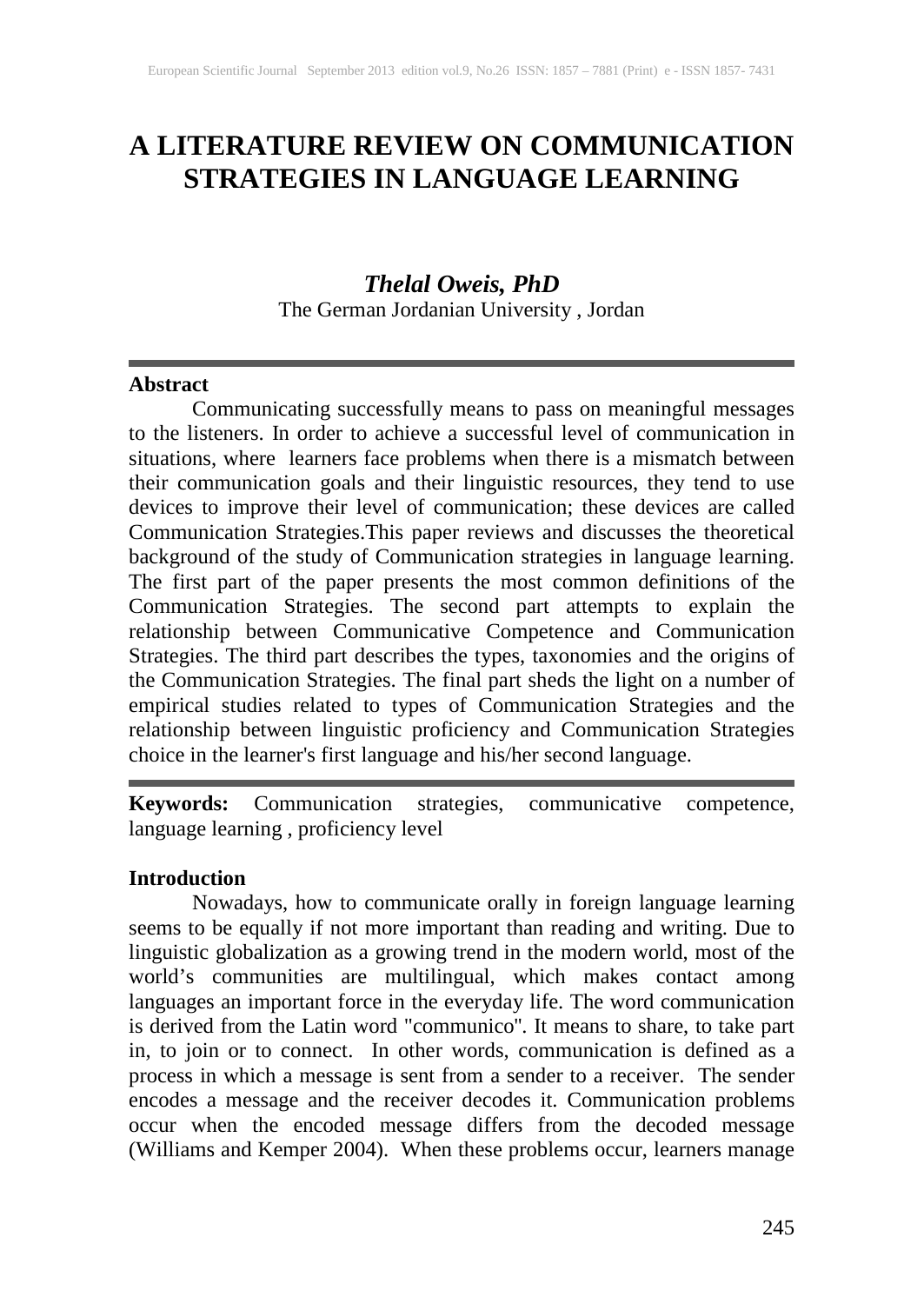to overcome them by employing what are known as communication strategies (henceforth, CSs) in order to fill in the gap between their communication intentions and the linguistic abilities they have.

Foreign language learners may face various communication problems when their language lacks the necessary resources. In order to convey their messages and remain in the conversation until their goals have been achieved, they need to use CSs to cope with these problems. Analysis of these strategies provides us with deep insight into the complex process of language acquisition and gives us ideas about how to help learners develop their competence. It is claimed that learners may improve their competence skills by developing and shaping an ability for using specific CSs to compensate for their target language deficiency (Bialystok, 1990; Dornyei, 1995). Therefore, for the purpose of facilitating the process of language learning, studying CSs is pretty significant.

# **Main Text**

### **Definitions of CSs**

Although there are many definitions of CSs in the literature, most of them are based on the concept of "problematicity" (Tarone, 1977, 1980, 1981; Bialystok and Frohlich, 1980; Faerch and Kasper, 1980, 1983, 1984). For example, Varadi defined CSs as "A conscious attempt to communicate the learner's thought when the interlanguage structures are inadequate to convey that thought." (Cited in Tarone ,1977:195).

According to Tarone (1977:195) CSs are "strategies used by an individual to overcome the crisis which occurs when language structures are inadequate to convey the individual's thought". Tarone(1980:419) also provides a broad explanation that characterizes a CS as a " mutual attempt of two interlocutors to agree on a meaning in situations where requisite meaning structures do not seem to be shared". Another definition is given by Tarone too "a speaker's attempt to communicate meaningful content in the face of some apparent deficiencies in the interlanguage strategies, and to distinguish them from those that promote learning or language production." Tarone (1980: 419) establishes three criteria that must be present in a communication strategy:

1. A speaker desires to communicate meaning X to a listener.

2.The speaker believes the linguistic or sociolinguistic structure desired to communicate meaning X is unavailable, or is not shared with the listener, the speaker chooses to:

– avoid/abandon his attempt to communicate meaning X.

– attempt alternative means to communicate meaning X. The speaker stops trying alternatives when it seems clear to him that there is shared meaning.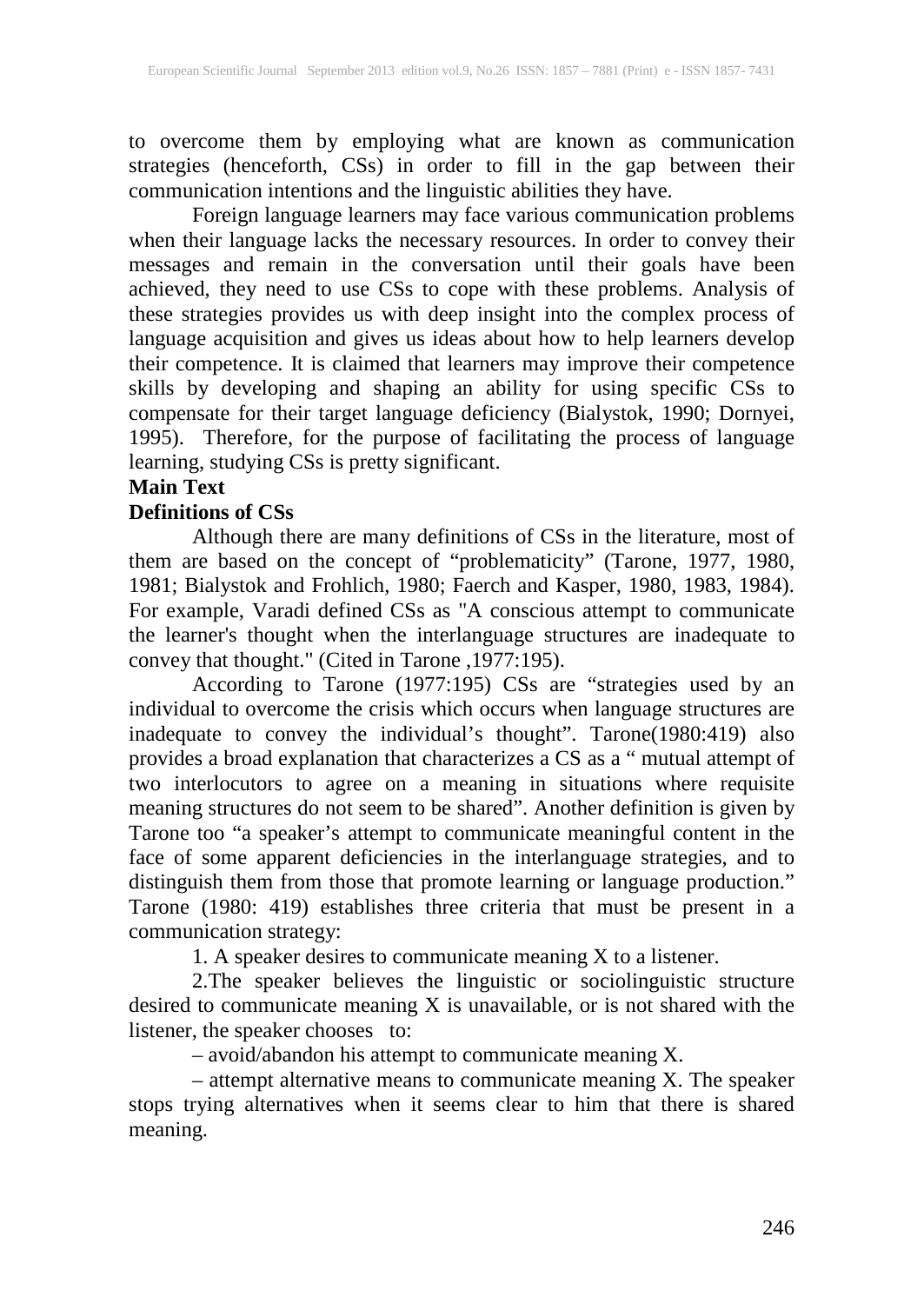Corder (1983:16) defined CSs as "a systematic technique employed by a speaker to express his meaning when faced with some difficulty." What is meant by difficulty here is lack of basic grammar and vocabulary in the target language.

Ammari (1991:70) points out that:

Corder draws the attention to the difficulty faced by the speakers' insufficient knowledge of the target language. In doing so , he offers a considerably different way in dealing with CSs . He refers to these strategies not in relation to errors, but in connection with ability analysis. He elucidates that these strategies are in balance in a native speaker, where in a learner they are not.

Faerch and Kasper (1983) theorized that the speaker in a communicative event begins with a goal. This goal can be related to the speech act, the relationship between speakers, or the content of the event. With the goal in mind, the speaker then enters a planning phase and eventually an execution stage. In other words, students are not always conscious of their strategy utilization. In the planning stage, if an obstacle occurs, the speaker chooses either to reduce one's goals— "reduction strategies"—or to seek alternative means for achieving the initial goal— "achievement strategies." If the problem occurs in the execution phase, the speaker could resort to "retrieval strategies" to achieve the goal. They locate CSs within a general psycholinguistic model of speech production. They demonstrate that these strategies are conscious plans employed by the speakers who face problems either in the planning or performing a language structure. Thus, they defined CSs as:

Potentially conscious plans for solving what to an individual presents as a problem in reaching particular communicative goal. This definition is all encompassing in that it does not only refer to the learner or the non native speaker, but to a native speaker as well. CSs are located in the individual language user, who is the person to experience the problem and to decide on a strategic plan for its solution. (p.23)

Nayar (1988:63) proposed five criteria to identify CSs :

1-Noticeable deviance from native speaker norm in the IL syntax or word choice or discourse pattern.

2-Apparent, obvious desire on the part of the speaker to communicate "meaning" to listeners as indicated by overt and cover discourse clues.

3-Evident and sometimes repetitive attempts to seek alternative ways, including repairs and appeals, to communicate and negotiate meaning.

4-Overt pausological , hesitational and other temporal features in the speaker's Communicative behavior.

5-Presence of paralinguistic and kinesthetic features both in lieu of and in support of linguistic inadequacy.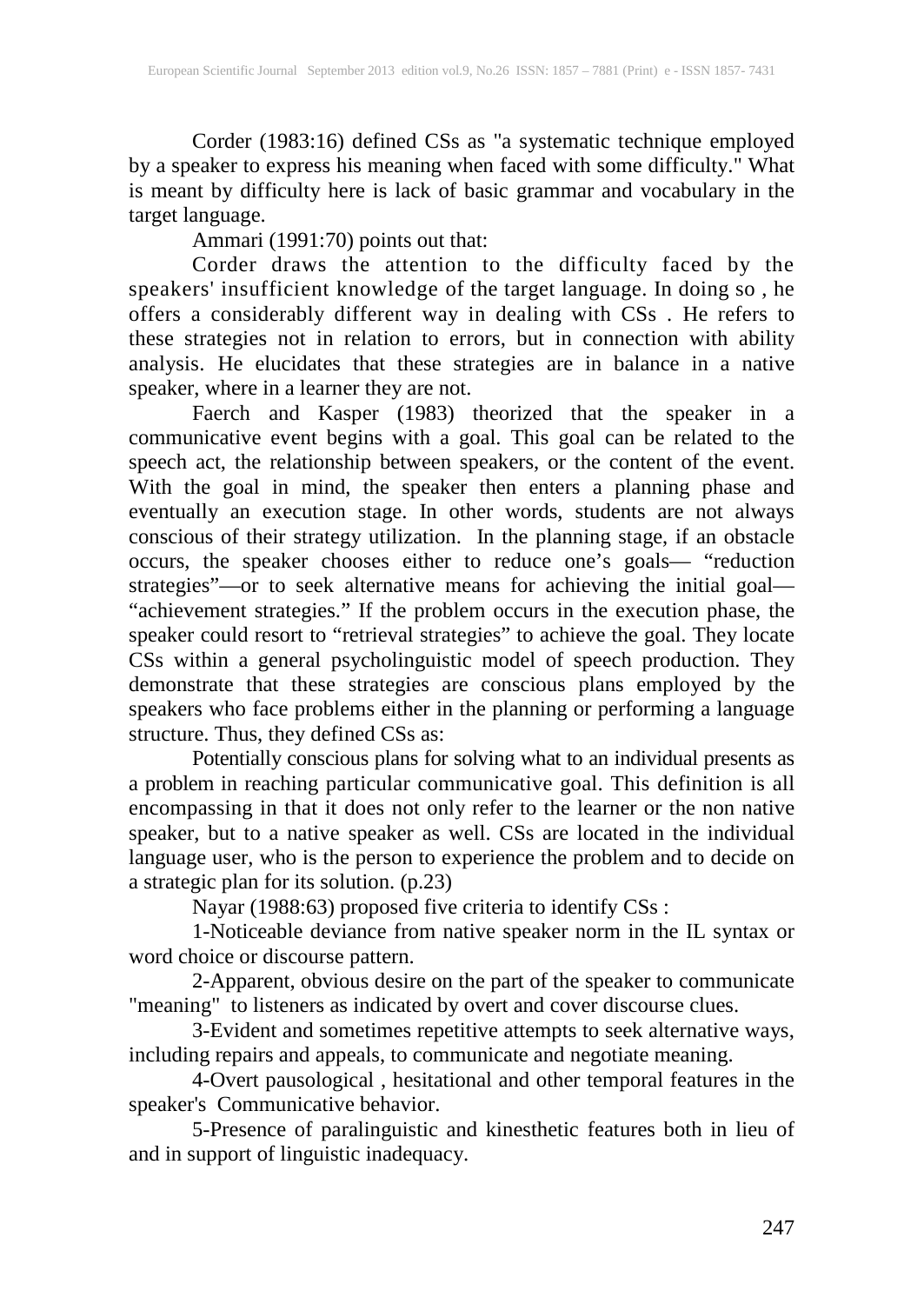Bialystok (1990) pointed out that although CSs researchers offer various definitions; these definitions seem to share the following three main features:

1. Problematicity: Strategies are adopted when problems in either learning or production are perceived and may interrupt communication. It is not part of the routine operations of language use.<br>2. Consciousness: This refers either to the learner's awareness that the

2. Consciousness: This refers either to the learner's awareness that the strategy is being employed for a particular purpose, or the awareness of how that strategy might achieve its intended effect.

3. Intentionality: This refers to the learner's control over those strategies so that particular ones may be selected from the range of options and deliberately applied to achieve certain effects.

Bialystock also explained that "CSs may be used equally well in situations where no problems have arisen, as in the case when a native speaker gives a road description to a stranger using a long definition instead of the actual word." He argues that "CSs are continuous with ordinary language processing and cannot be served from it by virtue of distinctive feature". This means that CS cannot be exclusively defined by reference to any particular feature because each feature is a matter of degree, as demonstrated in the arguments presented. He perceives problematicity as a notion that influences a speaker's decision concerning the employment of CS. This means that a speaker only uses CS when he perceives problems which may interrupt communication.

Oxford (1990) defined CSs as strategies that are used to overcome problems in communication messages due to limitations in knowledge or working-memory overload during real-time communication. Examples of such strategies include: switching to the mother tongue, using mime or gesture, and adjusting or approximating the message. Language learning strategies, on the other hand, consist of attempts to promote linguistic and sociolinguistic competence in the L2.

Brown (1994) expanded the definition of CSs further by including verbal and non-verbal mechanisms for solving the communication problem. This definition is very much similar to Canale and Swain (1980:27) who defined CSs as "verbal and non-verbal strategies that may be called into action to compensate for breakdowns in communication due to ability variables or to insufficient competence." They also regarded CSs which they defined in their communicative model as the primary constituents in strategic competence.

Nanako (1996: 32) regarded the term "CSs" as problematic because many of the instances of their use in the literature could be attributed to insufficient awareness of discourse strategies. He also argued, however, that the distinction between phases and strategies is blurred. He questioned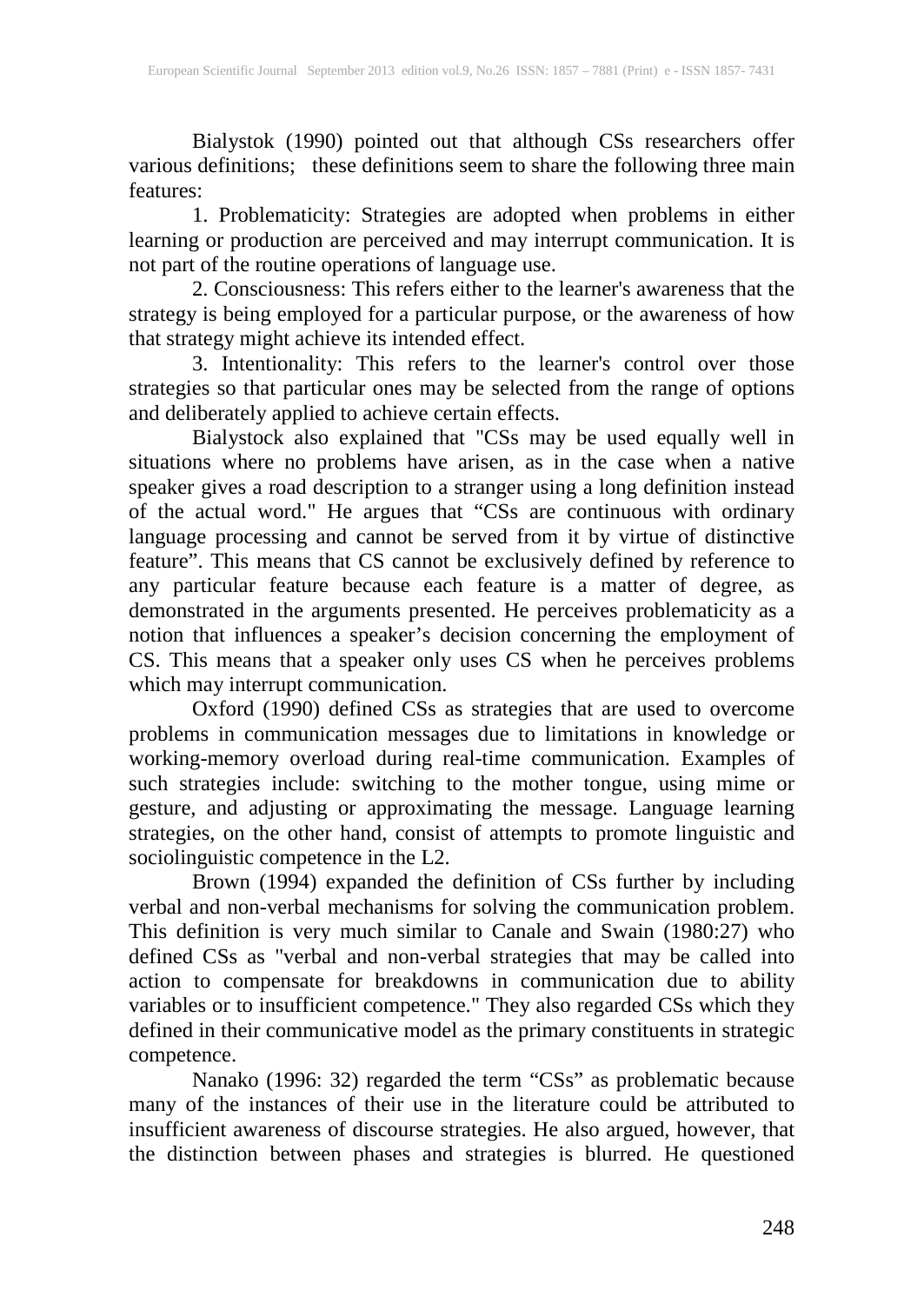whether speakers actually change their goals or not. He also added "problematicity arises from the disparity between the learner' s ends and means"

Khanji (1996) identified three components of CSs: 1) a communication difficulty owing to target language inadequacy, 2) student awareness of the problem, and 3) a solution to overcome it.

Khanji (1996) and Yule (1997) claimed that the difference between CSs and learning strategies is that the usage of CSs is contingent on problematicity: having a problem in achieving communicative goals for lack of linguistic devices. This issue of problematicity is not the case with learning strategies. However, Dornyei and Scott (1997) argue that the term 'problem' is not clearly defined, thus, causing considerable divergence in research on CSs.

This concept of problematicity also called "problem-orientedness" (Rampton, 1997:281) leads to problem-solving strategies that a speaker uses when lacking morphological, lexical, or syntactic knowledge. However, CSs research has primarily focused on lexical deficiencies within the speaker's knowledge, since lexical CSs are easy to identify (Kasper and Kellerman, 1997).

Mitchell and Myles (1998:94) defines CSs as "strategies that learners employ when their incomplete linguistic system lets them down." They also gave another definition based on Faerch and kasper definition. "tactics used by the non-fluent learner during L2 interaction, in order to overcome specific communicative problems" .

Generally speaking, earlier CSs researchers in the 1970s began their research by creating definitions and then by examining the characteristics identified by CSs. Later researchers in the 1980s, not only defined the CSs, but also they focused on evolving a systematic series of techniques and skills in different CS taxonomies (Lin, 2007)

In the 1990s, several significant works on CSs were published. One of the most valuable works was Bialystok's *CSs: A Psychological Analysis of Second Language Use.* In this work , Bialystok introduced the definitions and theories of CSs developed by many scholars such as Corder ( 1967,1983), Faerch and Kasper(1983), Kellerman (1978), Paribakht (1985), Tarone (1977,1980,1981) and Varadi (1980) . The researchers in the 1990s mainly investigated the relations between strategy application and different variables of proficiency level, gender, nationality, and teaching pedagogy (Lin, 2007).

In the 2000s, many researchers have played a great role in the field of CSs. Ansarin and Syle (1999) based their work on the teachability of CSs and offered several strategy training approaches. Rababah (2002) discussed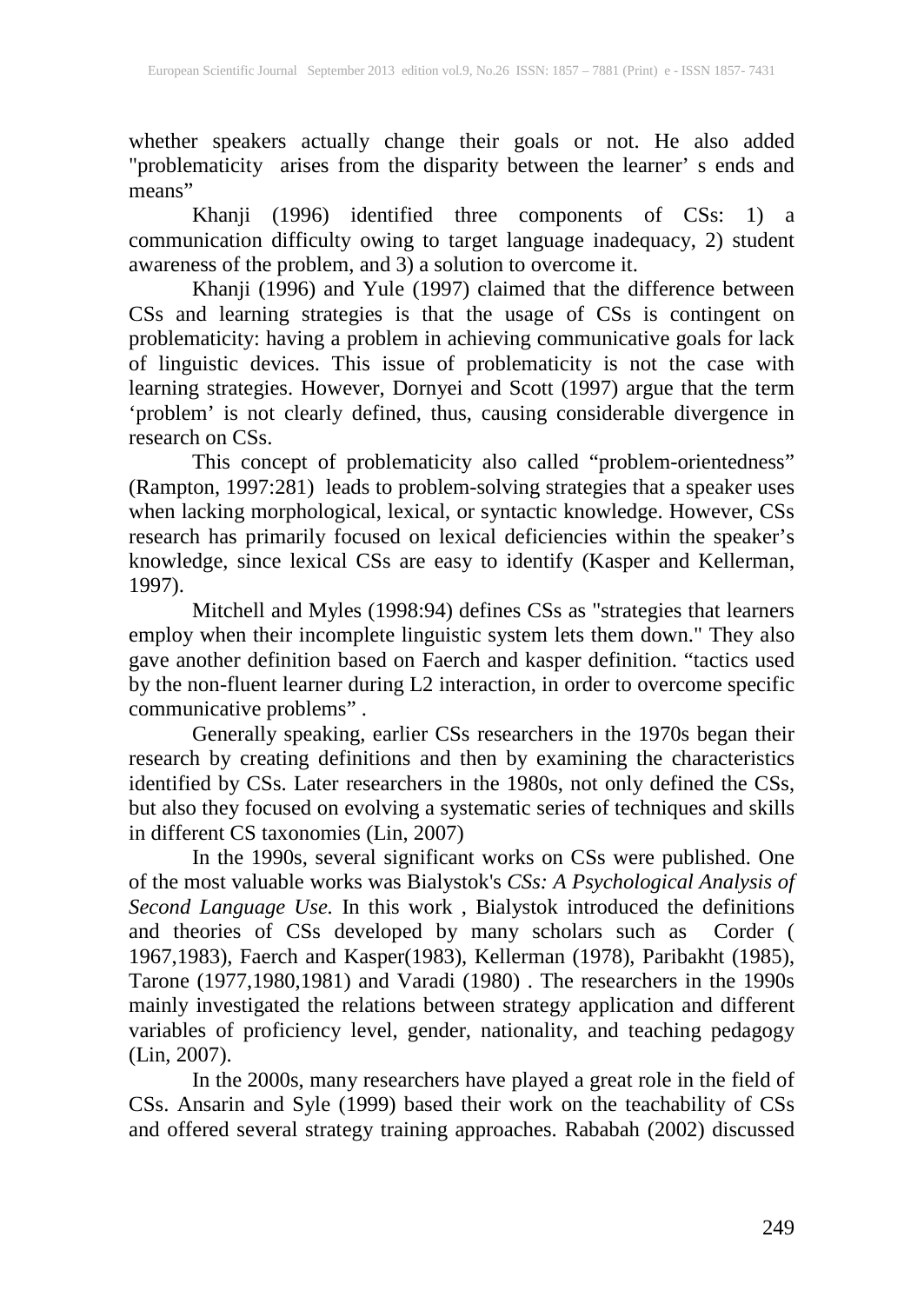different definitions, taxonomies, and teaching pedagogies of CSs. Littlemore ( 2003) studied CSs from linguistic perspectives.

# **Communicative Competence**

The goal of language acquisition is communicative competence: "a person's ability to get his message across with acceptable speed and accuracy, using what he judges to be the most appropriate linguistic coding devices" (Nakuma, 1997:200).The desired outcome of the language learning process is the ability to communicate competently, not the ability to use the language exactly as a native speaker does. The notion of communicative competence has its influences on developing language teaching in second language acquisition and in syllabus and material design. The development of communicative competence has contributed to the theoretical and practical changes that have taken place in the teaching and learning of English as a Second and Foreign language in the past few decades (Mali, 2007).

The idea of communicative competence was originally derived from Chomsky's distinction between competence and ability. He defined competence as "the shared knowledge of the ideal speaker-listener set in a completely homogenous speech community." and ability as "the process of applying the underlying knowledge to the actual language use." In Chomsky's theory, his primary concerns were the "ideal speaker-listener, the homogeneous speech community, and perfect language knowledge" (Grenfell and Harris, 1999). Moreover, his definition of competence was limited to the knowledge of grammar, and ability was categorized into the other kind of knowledge of when, where, how and with whom, which was unsatisfactory (Hornberger, 1989) since he simply produced the grammatical sentences with no regard for their appropriateness (Paulston, 1990).

Halliday (1970) rejected the Chomskyan distinction between competence and ability by claiming that it is either misleading or unnecessary. According to him, we shall not draw a distinction between an idealized knowledge of a language and its actualized use .Later, Halliday (1978) developed a socio-semantic approach to language and the speaker's use of language in which the speaker's behavioral options are determined by social theory. These behavioral options can be translated linguistically into semantic options and the semantic options are coded as options in linguistic forms.

Hymes (1972) proposed that communicative competence should include the social meaning. Hymes (1972:59) generated a framework for communicative competence which included both rules of grammar and rules of use into it; he generalized four questions as follow:

(1) Whether (and to what degree) something is formally possible.

(2) Whether (and to what degree) something is feasible.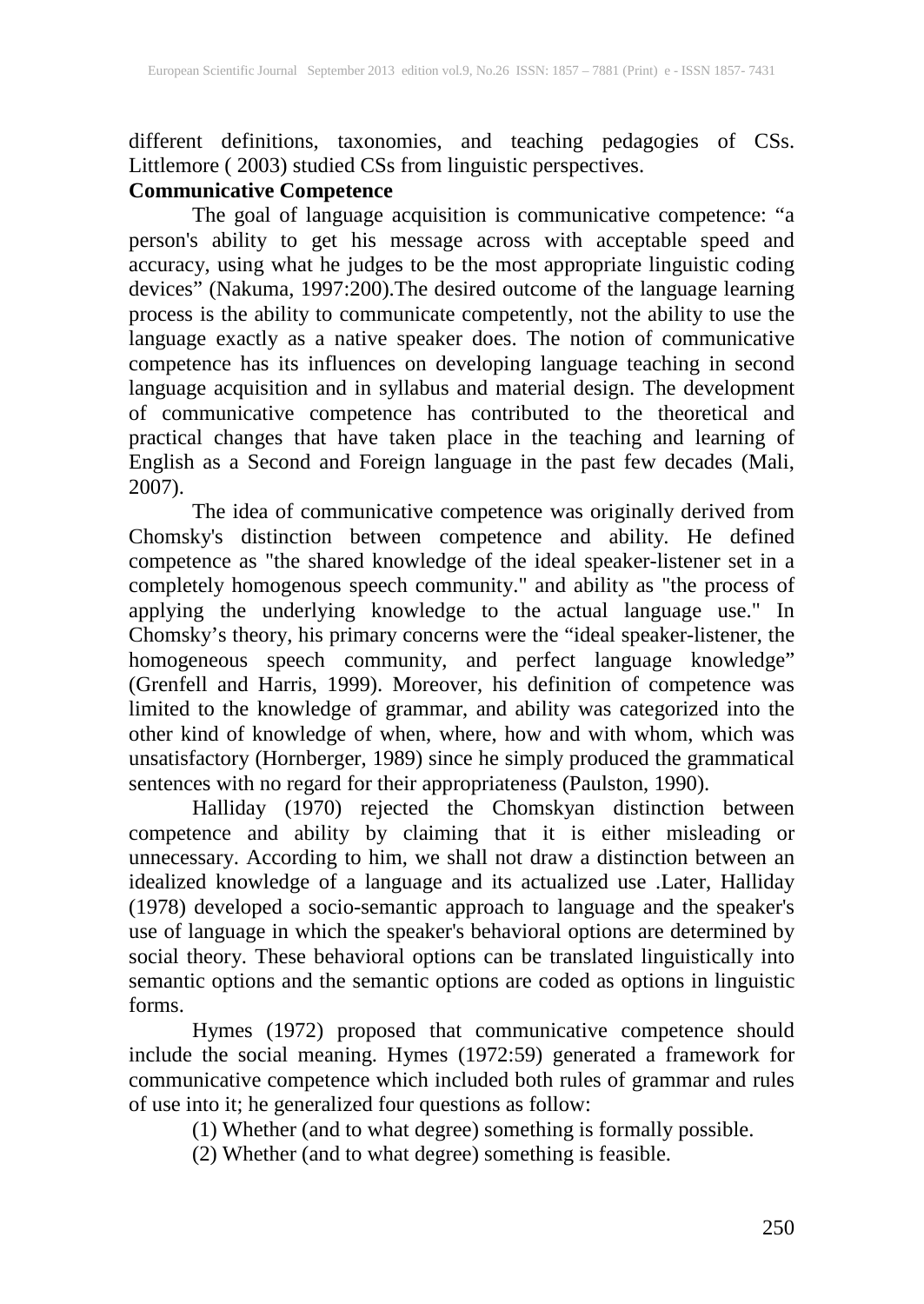(3) Whether (and to what degree) something is appropriate.

(4) Whether (and to what degree) something is done.

He suggested that linguistic competence is a sub-division of the communicative competence and that Language is one mode of communication among others, and full communication involves mastery of all the codes - gesture, position, non-verbal vocalization, use of visual aids and so on. Hymes indicates that the sociocultural aspects, which embodies the knowledge of contextual appropriacy of an utterance is important. This involves knowing when, how and with whom to use the appropriate grammatical forms.

Widdowson (1978:3) used the two terms "Use" and "Usage" to refer to two aspects of communicative ability:

a) the ability to produce correct sentences, or manifestations of the linguistic system  $=$  USAGE.

b) the ability to use the knowledge of the rules for effective communication = USE.

Widdowson differentiates between the two terms "usage" and "use". This differentiation is based on the notion of "effectiveness for communication". This means that an utterance with a well-formed grammatical structure may or may not have a sufficient value for communication in a given context.

Bachman (1990) explains that Widdowson's approach is considered as discourse-based approach. He indicated that in the normal circumstances of daily life, we are generally required to use our knowledge of the language system in order to achieve some kind of communicative purpose, but the type of output one may expect from a student who has been subjected to a particular kind of instruction, and who will therefore be asked to produce sentences to illustrate his/her level of target language acquisition, is a clear example of usage.

In second language learning, communicative competence has been studied by different scholars such as Selinker (1972), Tarone (1980), Faerch and Kasper (1983), Poulisse et.al (1990), and Bialystock (1990). However, the focus tends to be on how learners manage a conversation when their knowledge of the target language is limited. It involves coping strategies of their interlanguage**.**

Canale and Swain (1980) proposed their model of communicative competence which incorporates three components of competencies 1 grammatical competence (knowledge of grammatical rules, lexical items, syntax and phonology of the language); 2-sociolinguistic competence (knowledge of the sociocultural code of language use), 3- strategic competence (ability to effectively transmit information to a listener including the skills to use CSs to compensate for breakdowns in communication). They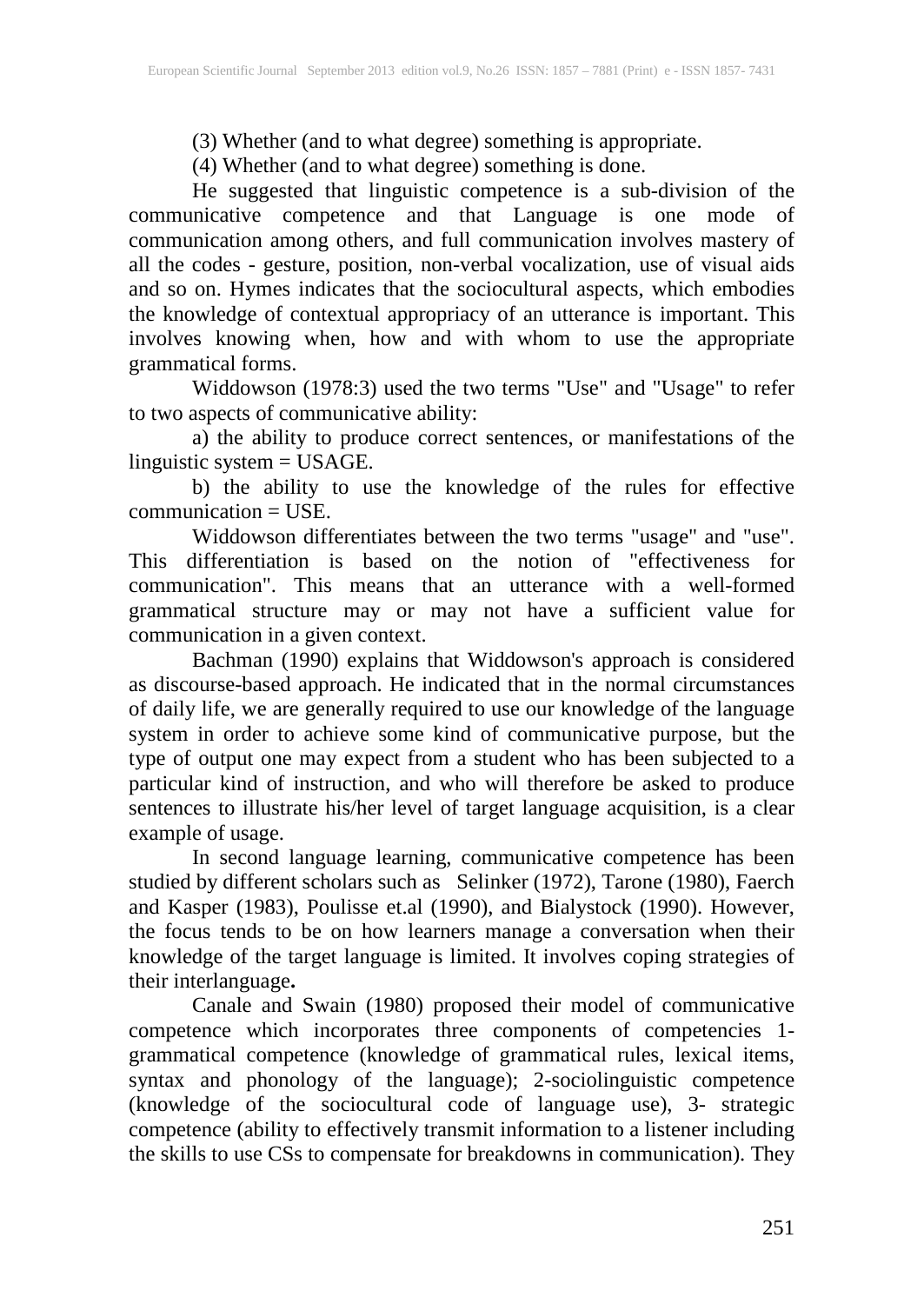believe that at some point prior to the final selection of grammatical options, semantic options and social behavior options, grammatical forms must be screened for the following criteria:

Canale and Swain (1980: 27-31)

(1) grammatical complexity;

(2) transparency with respect to the communicative function of the sentence

(3) generalizability to other communicative functions.

(4) the role of a given form in facilitating acquisition of another form.

(5) acceptability in terms of perceptual strategies.

(6) degree of markedness in terms of social geographical dialects.

Canale (1983) later added another component to the model which is the discourse competence (concerns how a speaker selects, sequences and arranges words into a unified spoken or written text). Canale (1983:130) also proposed a broader perspective of communicative competence when he stated "it is essential to know how to exploit the knowledge of the language in actual communication."

Richard and Rodgers (1986:70) considered that "this communicative competence theory of what knowing a language entails offered a much more comprehensive view than Chomskean view of competence, which deals primarily with abstract grammatical knowledge. From this brief account, it can be concluded that the ability to manipulate the structure of the language correctly is only a small part of what is involved in learning a language, and there is, according to Newmark(1966), "something else" that needs to be learned or acquired.

In the 90s, Celce-Murcia, Dornyei and Thurell (1995:9) developed a model of communicative competence, in which strategic competence included "…an inventory of skills that allows a strategically competent speaker to negotiate messages and resolve problems or to compensate for deficiencies".

Cohen (1998) pointed out that by taking a deep look at these models of communicative competence, we can conclude that successful learners may use their strategic competence to keep a conversation going when facing problems. Most of these problems are lexical, as the number of unknown words always seems to outnumber the number of known items.

Generally speaking, the concept 'communicative competence' covers four areas of knowledge and skill : Linguistic competence which is knowing how to use the grammar, syntax, and vocabulary of a language; sociolinguistic competence which is knowing how to use and respond to language appropriately, given the setting, the topic, and the relationships among the people communicating.; discourse competence which is knowing how to interpret the larger context and how to construct longer stretches of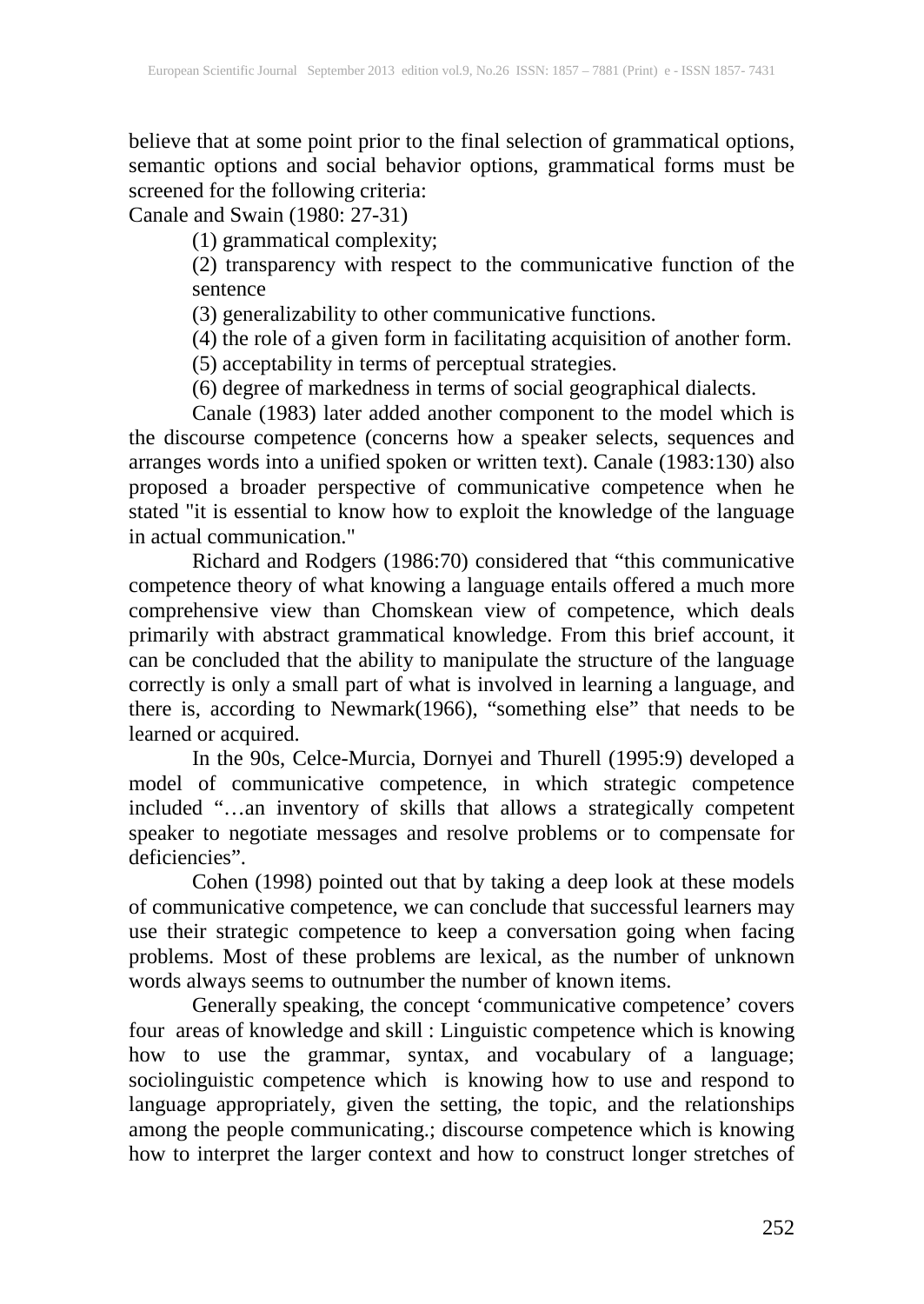language so that the parts make up a coherent whole and strategic competence which is knowing how to recognize and repair communication breakdowns, how to work around gaps in one's knowledge of the language, and how to learn more about the language and in the context focusing on pragmatic function of communication. Studying the pragmatic function of communication has added a significant contribution to the concept of communicative competence. Thus the new term 'pragmatic competence' was introduced to emphasize not only the appropriateness of language in its social context but also the function of language use to achieve communicative goals.

## Paribakht (1985:136) points out:

strategic competence in L1 is transferable to L2 learning situations. Adults L2 learners were found to enter the L2 learning situation with a fairly developed knowledge of strategic competence. Strategic competence is 'activated' when learners are unable to express message successfully since their linguistic resources are limited.

Bachman divided communicative competence into two types "organizational competence," which includes both grammatical and discourse (or textual) competence, and "pragmatic competence," which includes both sociolinguistic and "illocutionary" competence. Strategic Competence is associated with the interlocutors' ability in using CSs (Lin, 2007).

Celce-Murcia et al. (1995) added a new component to the features of communicative competence, and so extended the model. The new component is the actional competence, which is distinguished from the sociocultural competence. Actional competence concerns how well a speaker can match his communicative intent with the linguistic form. They also indicate that certain competencies are more static compared to others. In addition, there are also more dynamic competencies. Accordingly, a speaker's progress in language proficiency is attributed to the dynamic characteristic of strategic competence. Dornyei and Thurrell (1991) concluded that advanced level proficient learners use more achievement strategies when compared to less proficient learners. These studies also provide evidence to confirm the theoretical assumptions that strategic competence exists fairly independently of the other components of communicative competence.

# **Types of CSs**

The number and type of CSs that second language learners use constitute a topic of interest to SLA researchers because of their apparent role in the L2 acquisition process ( Ghelichli, 2002; Smith, 2003).

Other researchers (e.g. (Beauvois, 1992b) add another task—free discussion. Studies on free discussion have focused on content and on how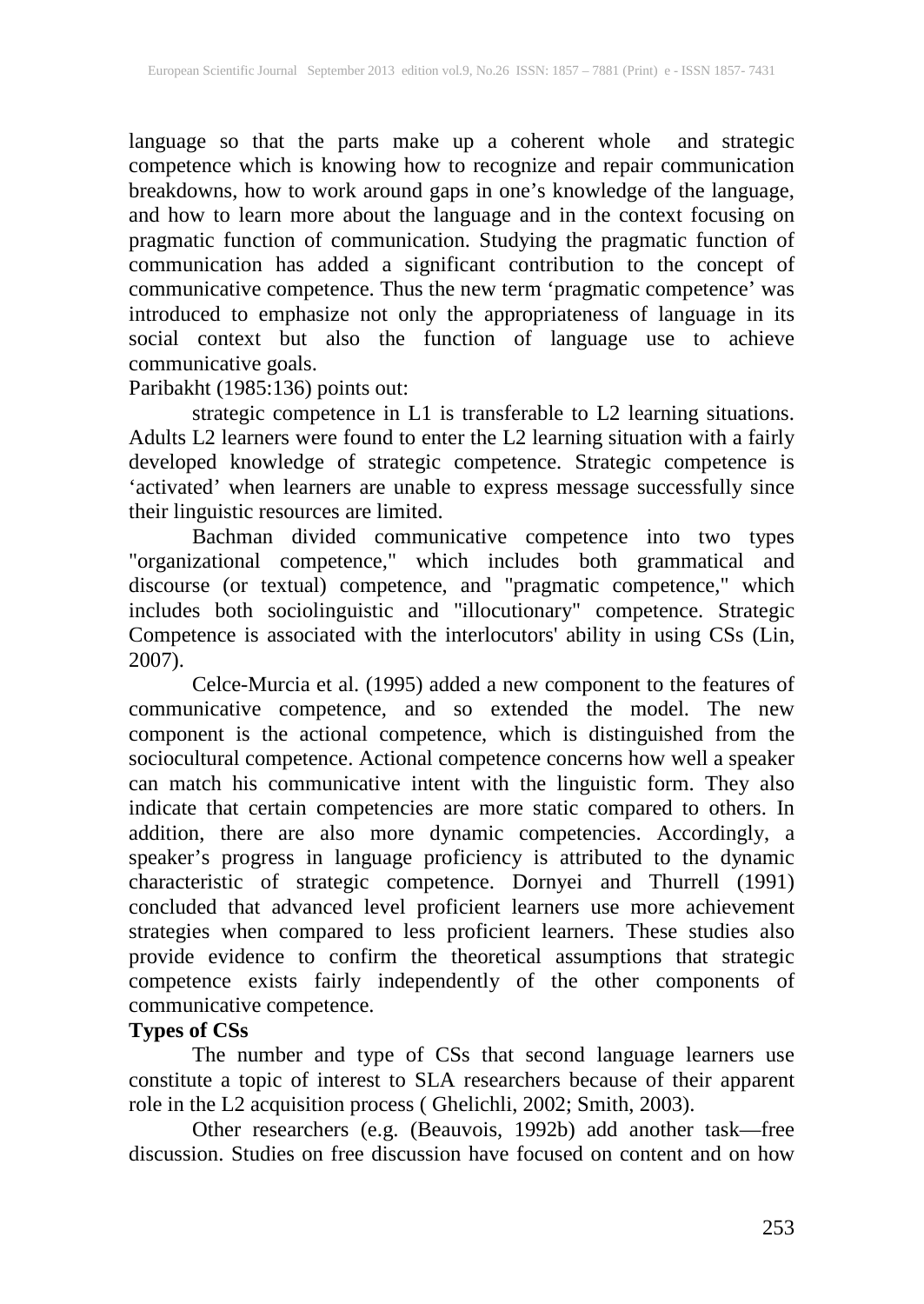students express their ideas. Most studies employing jigsaw tasks have been limited to examining the negotiation of meaning among interactants (Blake and Rapanotti, 2001; Fidalgo-Eick, 2001), an aspect that does not appear of paramount concern in free discussion. Very few free discussion studies examine negotiation of meaning and how students resolve communicative problems (Fernández-García and Martínez Arbelaiz, 2002; Lee, 2002). What follows is a closer look at why the main task utilized by the current study, namely free discussion, is not included in the aforementioned typology and why free discussion is most pertinent to this study.

Free discussion refers to a situation where learners engage in a discussion of a given topic in a classroom situation. Oscoz (2003:33) defined such tasks as "activities in which students converse about a reading or class topic in the online environment". Free discussion has also been used by other researchers, among them: Beauvois, 1992b; Darhower, 2002; Kelm, 1992; and Kern, 1995.

### **Taxonomies of CSs**

The taxonomies of CSs vary depending on whether the focus is on the produced verbal interaction (Tarone, 1980, 1983; Faerch and Kasper, 1983; Yule and Tarone, 1997) or on the cognitive process of selecting CSs (Bialystok and Frohlich, 1980; kellerman and Bialystok, 1997; Poulisse, 1997).

Many researchers have conducted studies based on different taxonomies. The oldest taxonomy was developed by Tarone (1977).

### **Tarone's taxonomy of conscious CSs**

(Tarone cited in Bialystok, 1990: 39)

- 1. Avoidance
	- a Topic avoidance
	- b Message abandonment
- 2. Paraphrase
	- a Approximation
	- b Word coinage
	- c Circumlocution
- 3. Conscious transfer
	- a Literal translation
	- b Language switch
- 4. Appeal for assistance
- 5. Mime

Another taxonomy was developed by Dornyei (cited in Brown, 2000:128) As follows:

### **Avoidance Strategies**

1. Message abandonment: Leaving a message unfinished because of language difficulties.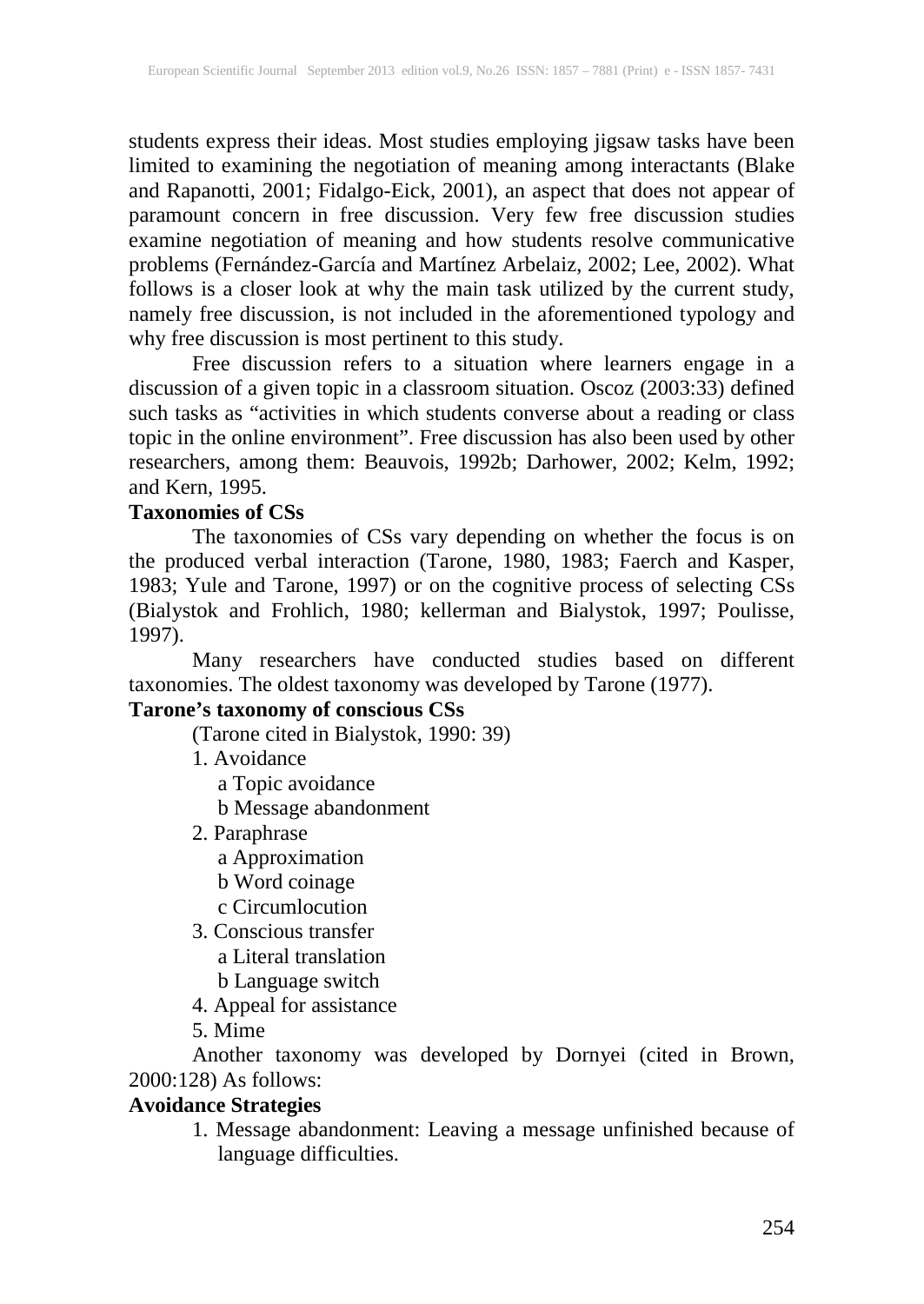2. Topic avoidance: Avoiding topic areas or concepts that pose language difficulties.

# **Compensatory Strategies**

- 3. Circumlocution: Describing or exemplifying the target object of action (e.g. the thing you open bottles with for corkscrew).
- 4. Approximation: Using an alternative term which expresses the meaning of the target lexical item as closely as possible (e.g. ship for sailboat).
- 5. Use of all-purpose words: Extending a general, empty lexical item to contexts where specific words are lacking (e.g. the overuse of thing, stuff, what-do-you call–it, thingie).
- 6. Word coinage: Creating a nonexisting L2 word based on a supposed rule (e.g., vegetarianist for vegetarian).
- 7. Prefabricated patterns: Using memorized stock phrases, usually for "survival" purposes (e.g., Where is the \_\_\_ or Comment allez– vous? where the morphological components are not known to the learner).
- 8. Nonlinguistic signals: Mime, gesture, facial expression, or sound imitation.
- 9. Literal translation: Translating literally a lexical item, idiom, compound word, or structure from L1 to L2.
- 10. Foreignizing: Using a L1 word by adjusting it to L2 phonology (i.e., with a L2 pronunciation) and/or morphology (e.g., adding to it a L2 suffix).
- 11. Code-switching: Using a L1 word with L1 pronunciation or a L3 word with L3 pronunciation while speaking in L2.
- 12. Appeal for help: Asking for aid from the interlocutor either directly (e.g., what do you call…?) or indirectly (e.g., rising intonation, pause, eye contact, puzzled expression).
- 13. Stalling or time-gaining strategies: Using fillers or hesitation devices to fill pauses and to gain time to think (e.g., well, now, let's see, uh, as a matter of fact).

From the above taxonomies, it is obvious that there are a group of similarities between Dornyei's and Tarone's taxonomies of CSs. They both present seven types in common, which include message abandonment, topic avoidance, circumlocution, approximation, word coinage, literal translation and appealing for help. An example of one of these similarities, Tarone (1977) explains "approximation" as "the use of a single target language vocabulary item or structure, which the learner knows is not correct, but which shares enough semantic features…." (cited in Bialystok, 1990: 40); and Dornyei's definition is "using an alternative term which expresses the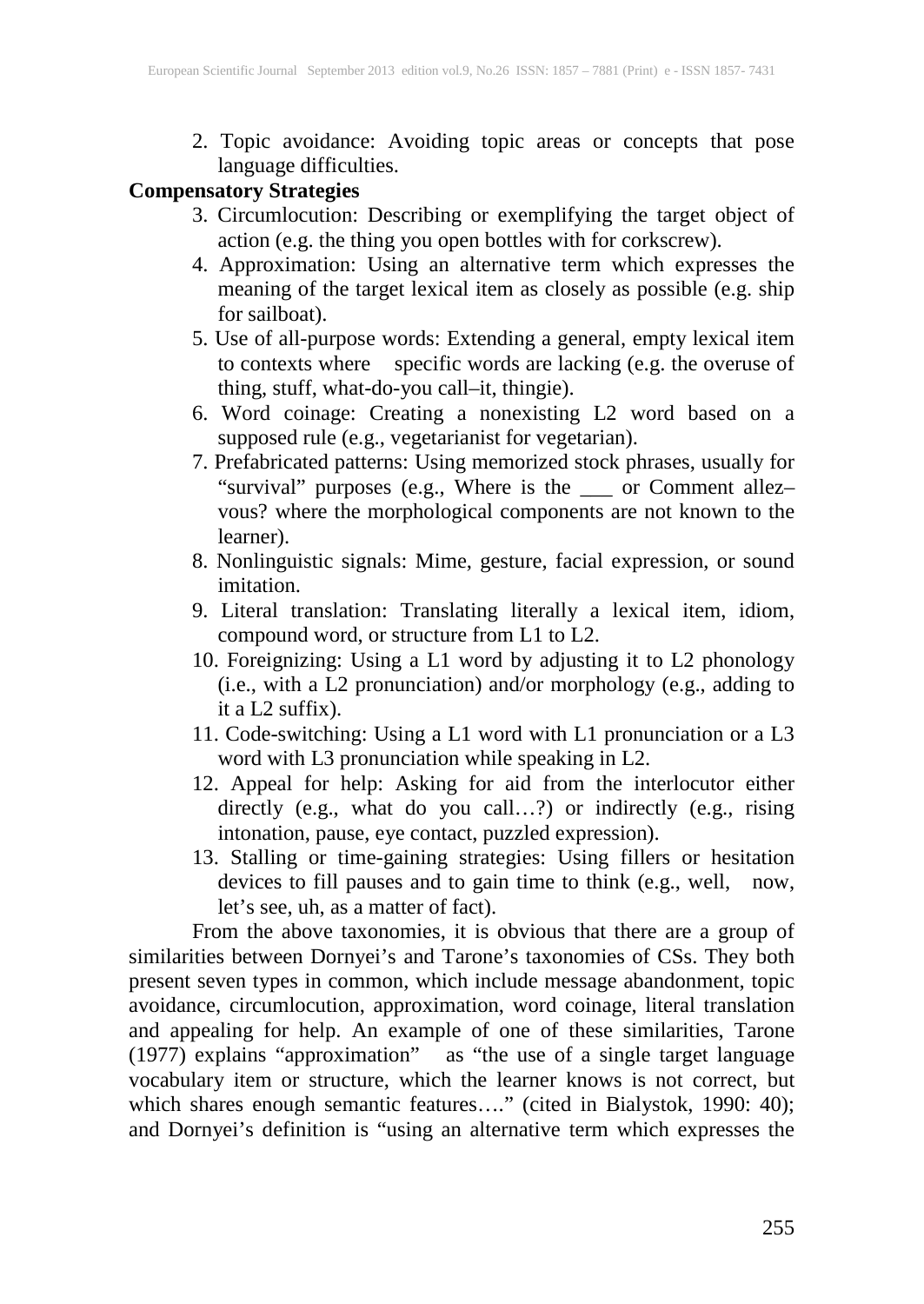meaning of the target lexical item as closely as possible" ( cited in Brown, 2000: 128).<br>As for the differences, there are Four obvious ones: (1) on the one

As for the differences, there are Four obvious ones: (1) on the one hand, Dornyei (1995), divides CSs into two opposite categories—avoidance and compensatory according to the consequence of communication. On the other hand, Tarone presents five major types: avoidance, paraphrase, conscious transfer, appeal for assistance and mime. (2) Dornyei presents three more types of compensatory strategies than Tarone, which are use of all-purpose words, prefabricated patterns and stalling or time-gaining strategies. (3) In Tarone's typology, mime is a separate category which is explained as "all nonverbal accompaniments" while Dornyei ranges mime together with gesture, facial expression and sound imitation to nonlinguistic signals. In that case, nonlinguistic signals provide learners with a more comprehensive description than mime (4) Language switch can be assumed to be the combination of foreignizing and code-switching. The former is defined as 'the straightforward insertion of words from another language' (Tarone cited in Bialystok, 1990: 41). Foreignizing refers to 'using a L1 word by adjusting it to L2 phonology and/or morphology'; and code switch means 'using a L1 word with L1 pronunciation or a L3 word with L3 pronunciation while speaking in L2' (Dornyei, cited in Brown, 2000: 128).

Compared to Tarone's Taxonomy, Faerch and Kasper's (1980) was more detailed. They started by talking about Reduction strategies and Achievement Strategies. Faerch and Kasper theorized that the speaker in a communication event begins with a goal. This goal can be related to the speech act, the relationship between speakers, or the content of the event. With the goal in mind, the speaker then enters into a planning phase and eventually an execution stage. In the planning stage, if an obstacle occurs, the speaker chooses either to reduce one's goals— "reduction strategies"—or to seek alternative means for achieving the initial goal—"achievement strategies." If the problem occurs in the execution phase, the speaker could resort to "retrieval strategies" to achieve the goal.

In his taxonomy, Bialystok (1990:133-134) tried to develop a psychologically plausible system of CSs. Bialystok conceptualized two main classes of CSs, "analysis-based" and "control-based" strategies. The former involves attempts "to convey the structure of the intended concept by making explicit the relational defining features" that is, to manipulate the intended concept on the basis of its analyzed knowledge. The latter involves "choosing a representational system that is possible to convey and that makes explicit information relevant to the identity of the intended concept" that is, holding the original content constant and manipulating the means of reference used to express the concept.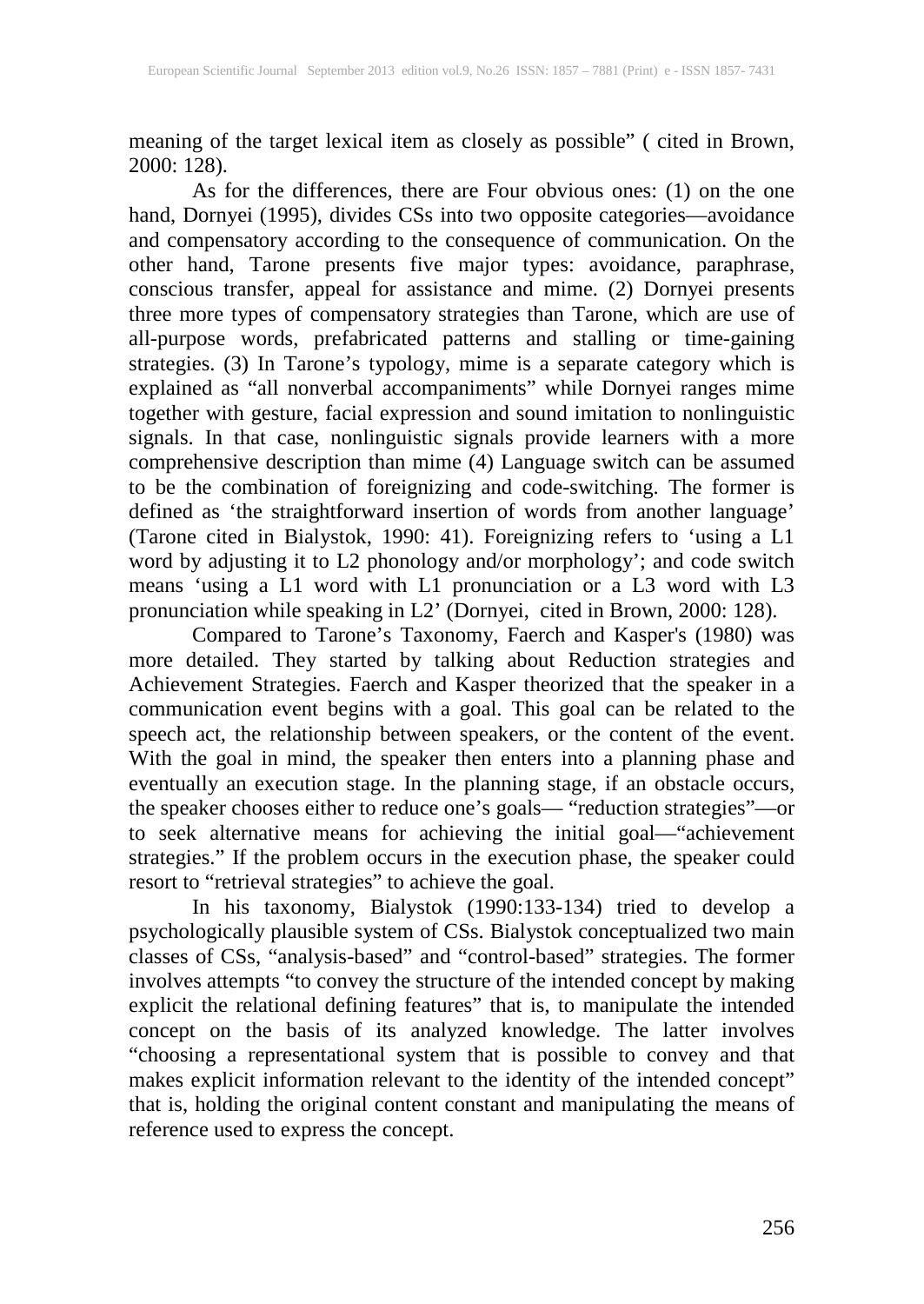Poulisse and Bongaerts (1994) argued that" the main problem with previous taxonomies is that they are insufficiently related to theories of language use or development, so that studies which adopt them cannot provide much insight into the cognitive processes underlying CSs use." Instead of the existing product-oriented taxonomies, her aim was to produce a context-free, process based taxonomy of CSs that met three basic requirements: (a)parsimony, the fewer categories the better; (b) generalizability, independence of variation across speakers, tasks, languages, and proficiency levels; and (c) psychological plausibility, a taxonomy should be "informed by what is currently known about language processing, cognition and problem-solving behaviour" (Kellerman and Bialystok, 1997 cited in Poulisse and Bongaerts 1994).

CSs can be studied from two sides: psycholinguistic and interactional*.* Dobao and Martínez (2007) reworked on strategies proposed by Tarone (1977, 1980, 1981) and Poulisse (1993, 1997) and developed a taxonomy which engages both Psycholinguistic perspectives which focus on the cognitive processes the learner engages in when becoming aware of a linguistic difficulty ( e.g. Færch and Kasper 1980, 1983, 1984; Bialystok 1990; Poulisse 1990; Poulisse 1993, 1997; Kellerman and Bialystok 1997)and interactionist perspectives which treated CSs as elements of discourse and focused attention on the linguistic realization of CSs ( e.g. discourse and focused attention on the linguistic realization of CSs (e.g. Varadi 1973; Tarone 1977, 1981; and Corder, 1983).

# **Empirical studies on CSs**

A large number of empirical studies were conducted in the field of CSs. Researchers have focused on the language produced by the learner. They have treated CSs as isolated units of analysis. Thus CSs have been studied as part of the learner's use of the language and not as the product of the interaction taking place between learners. Various studies with different objectives were conducted in this field of study; examples of these objectives are the following:

To identify the different types of CSs available (Tarone 1977, 1981; Færch and Kasper 1980, 1983; Poulisse 1993; Dornyei and Kormos 1998) the factors affecting the learner's choice of specific CS types, such as proficiency level (Tarone 1977; Bialystok 1983; Paribakht 1985; Fernández Dobao 2001), native language (Palmberg 1979) to identify the personality and learning styles (Haastrup and Phillipson 1983; Littlemore 2003), or taskdemands ( Bialystok 1983; Poulisse ,Bongaerts and Kellerman 1990; Fernández Dobao 2001) to explain the potential communicative effectiveness of the different types of strategic utterances produced by the learner (Ervin 1979; Palmberg 1982; Bialystok 1983; Poulisse ,Bongaerts and Kellerman 1990); and finally, to present the possibility of instructing the foreign language learner on the effective use of CSs (Færch and Kasper 1986;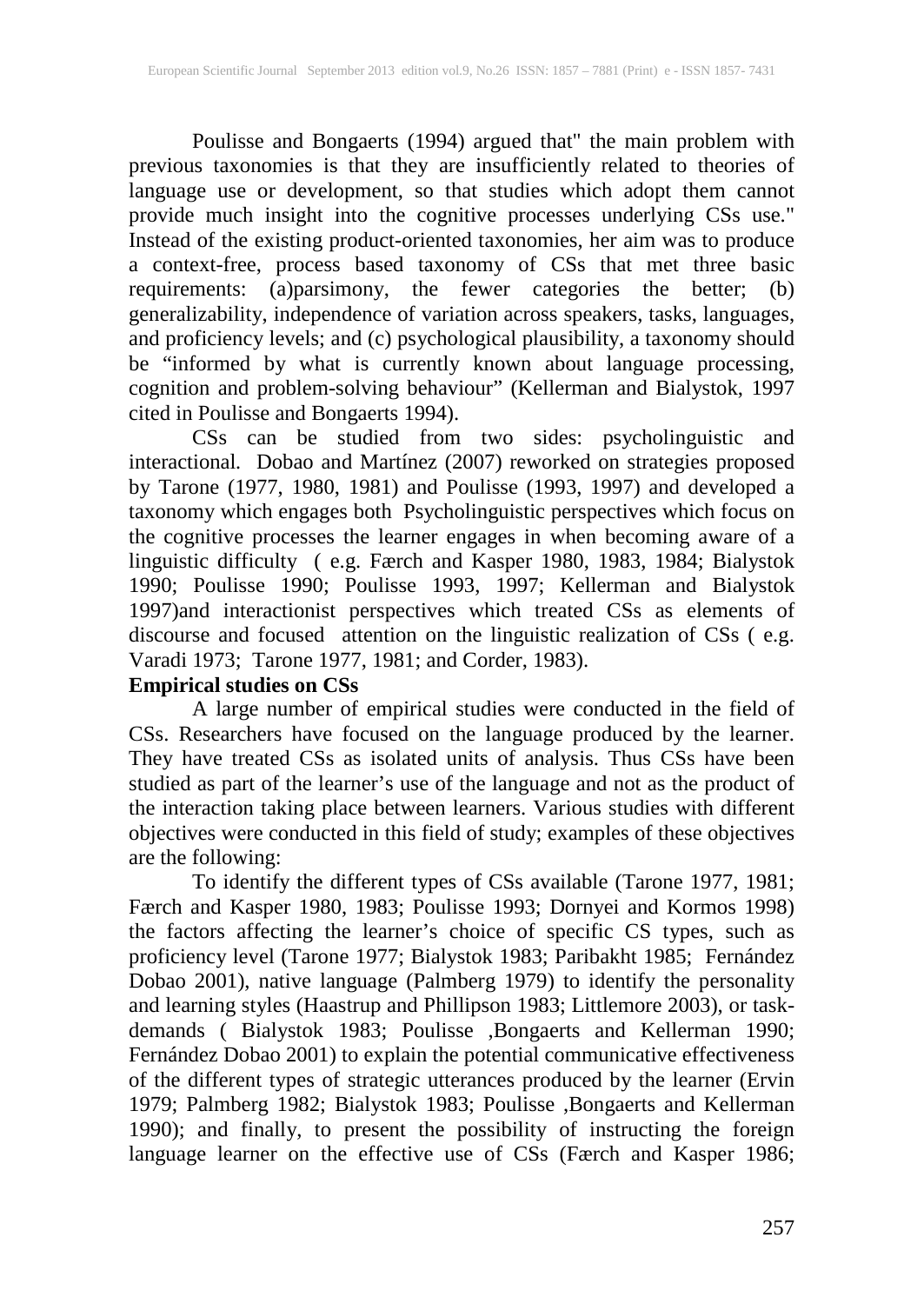Dornyei and Thurrell 1991; Dornyei 1995; Jourdain and Scullen 2002). The researcher selected some of these studies to talk about in detail.

Faerch, et al. (1984) explained how low-level learners may sometimes benefit from being aware of the advantages of asking for help instead of just giving up or using a native language word. At intermediate levels, learners use a larger repertoire of strategy types, although individual learners often have their own preferences for specific types. There is some evidence that those learners who have the most limited linguistic skills are also the least efficient strategy users. Finally, at advanced levels, one might expect to find few CSs because learners who have proceeded this far might be expected to have a closer fit between their interlangauge resources and their communication needs. However, it could be argued that the better one's proficiency in the foreign language, the greater his/her communication ambitions. For this reason, one might still expect a fair number of strategies even in the speech of advanced learners.

Nayar (1988) also conducted one of the first empirical studies, which investigated the effect of learner's proficiency level in relation to the use of CS using natural unelicited data. Data was collected from seminar discussions of ESL learners. The subjects had varied different proficiency levels classified as intermediate, advanced, and high advanced. Activities in the seminars allowed the learners to communicate their ideas freely and to exchange real information; in comparison to structured drills tasks as most studies on CS does. The strategies were analyzed across proficiency levels in terms of their range, frequency of occurrence, and popularity. The results revealed that in general, learners from all the three levels of proficiency employed linguistic, interactional and non-linguistic strategies. The more advanced learners used less CS and their dependence on the non-target language based strategies was also reduced.

Bongaert and Poulisse (1989) showed that when speakers are confronted with communication problem, they overcome it regardless of their L1 or L2. A total of thirty Dutch secondary school students; 15 junior high school students, 15 high school students and fifteen Dutch university students of English participated in the study. They were divided into three groups (advanced, intermediate, and low) depending on the number of years of their English study, school report marks and teacher judgments. It was concluded that the same type of CSs were used regardless of language.

Poulisse and Schills (1989) worked with three different groups of learners characterized as advanced, intermediate and beginning learners of English. The subjects were tested individually across three oral tasks: (1) picture description; (2) story-retelling task, and (3) a twenty minutes interview with a native speaker of English. A process-based taxonomy that distinguished between conceptual and linguistic strategies was used to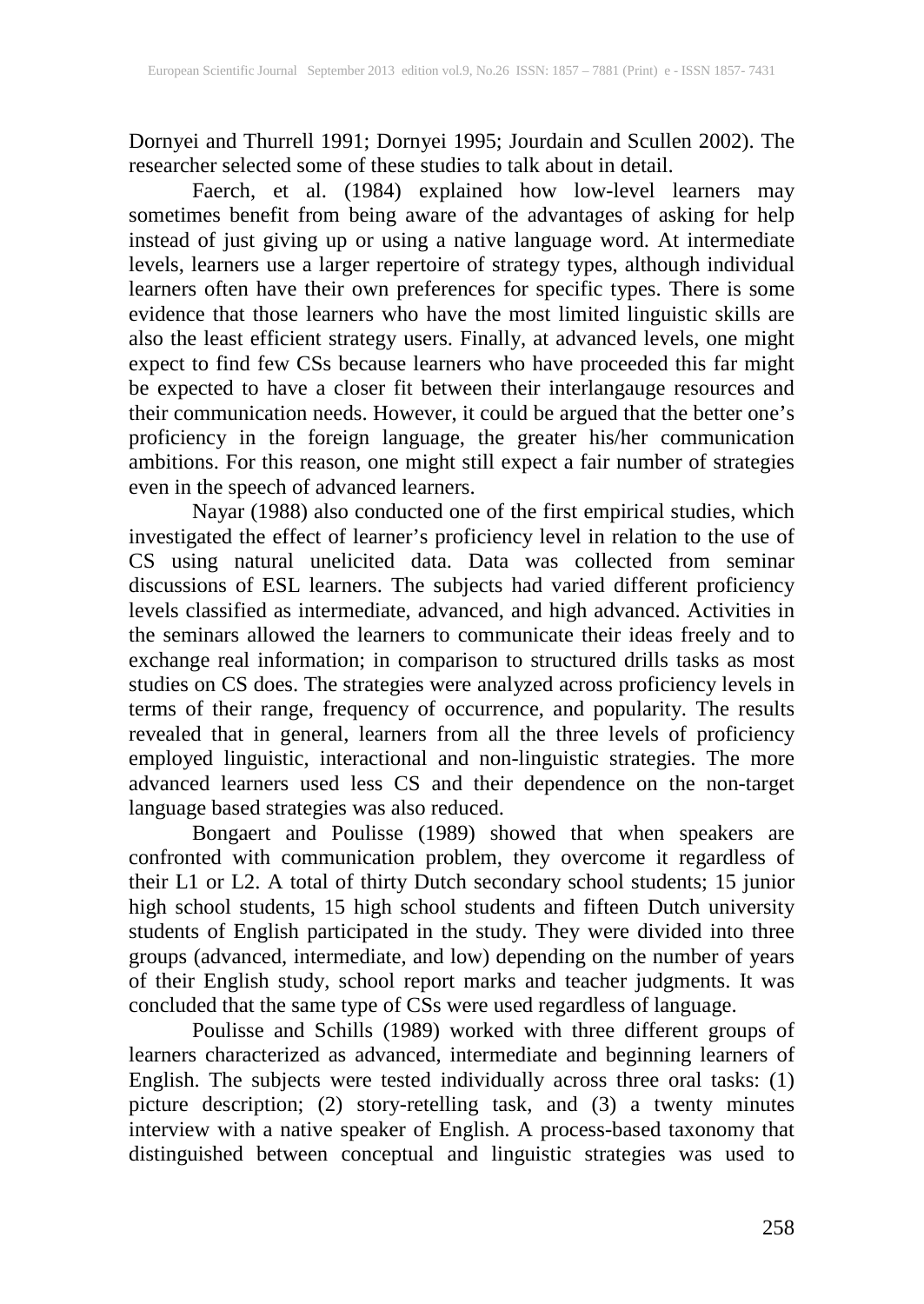investigate the types of compensatory strategies used by the subjects. It was reported that the higher the proficiency level of the learners, a smaller number of CS was used and that there was no consensus between the proficiency level and the strategies employed. Rather, it was the nature of the task that determined the CSs.

Iwai (1995, 2000) investigated the relationship between linguistic proficiency and CS choice in the learner's first language (L1) and his/her second language (L2). Thirty-two college students participated in this study, and were divided into two groups, which were a high level English proficiency group and a low level English proficiency group according to TOEIC (Test of English for International Communication) scores administered in May, 1994. First, they were asked to describe nine abstract pictures in Japanese. The pictures were the same used in Bongaerts and Poulisse (1989). Three of the pictures were distracters, and six pictures were used for the analyses of the study. One week later, subjects were asked to perform the same task in English. All utterances were recorded and transcribed. Linear perspectives were used when subjects break a shape up into its ultimate components such as lines and angles. The study resulted in the fact that, proficiency level did not influence CS choice either in L1 or in L2.

Stewart and Pearson (1995) conducted a study to examine the CSs in a negotiation task involving eight university students who were divided into native speakers and non-native speakers of Spanish dyads. The results of the study suggest that certain types of CSs can be a valuable aid to communication. The most successful interaction reveled that clarification requests clearly articulated in the target language by the non-native speakers coupled with rephrasals in a more simplified form on the part of the native speakers were the most effective CSs. The study had very important implications for language teaching. The researcher explained that CSs can enhance communicative ability ,and providing assistance to learners in accessing CSs may aid them in their quest for L2 proficiency .As these strategies form part of the overall communicative competence of all native speakers ,many of them are applicable for use by learners in the target language as well. The two researchers strongly believe in providing students at all levels with access to any or all tools to foster interactional ability.

Target language proficiency is one of the researched variables that affect CSs. It has been suggested that the speakers' choice of the CS and their level of target language proficiency may be related ( Tarone, 1977; Corder, 1983). The findings of some research studies suggest that less-proficient learners use more CSs (Poulisse and Schils 1989; Liskin-Gasparro 1996) and prefer reduction strategies (Ellis , 1985) and rely more on L1 strategies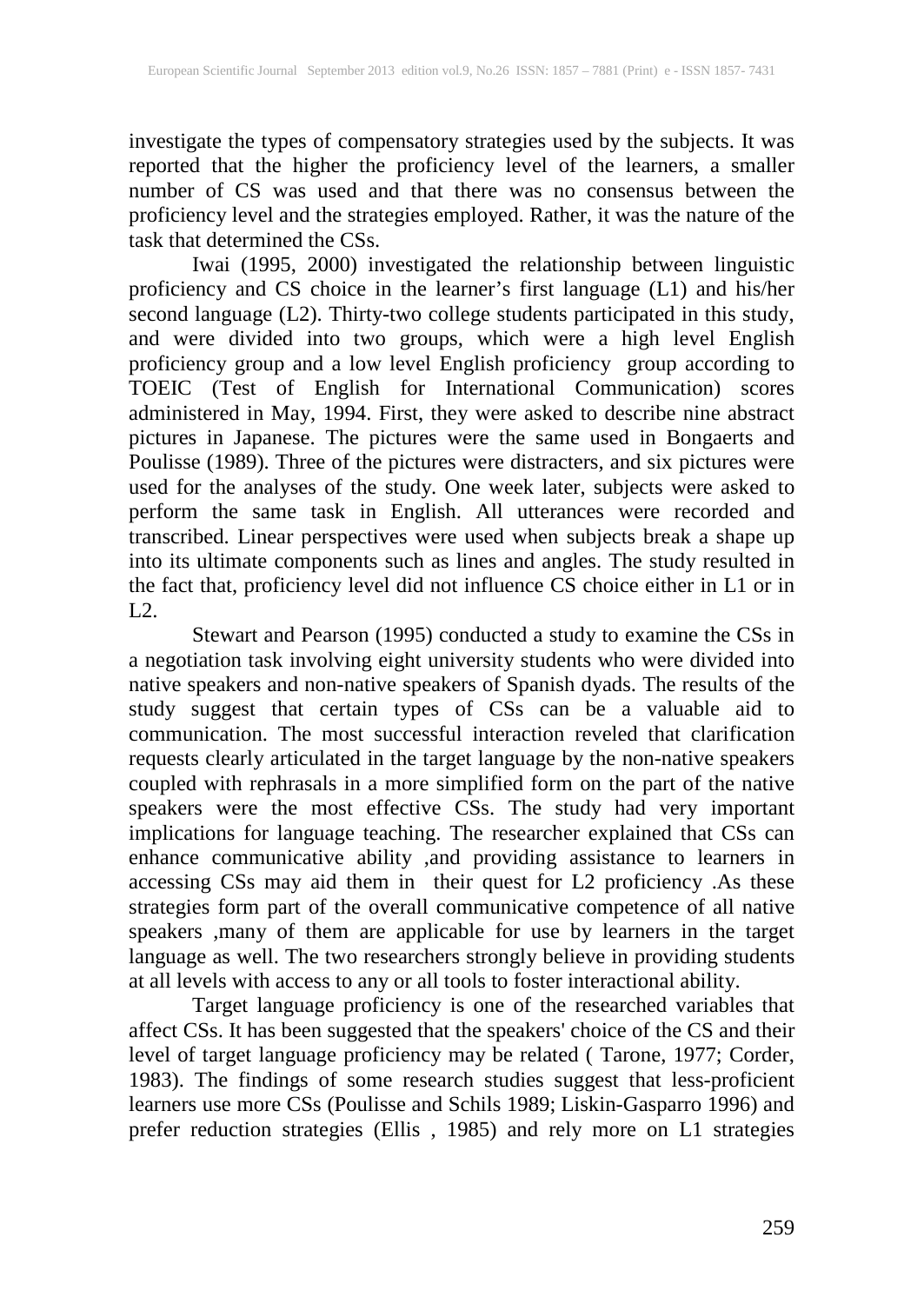compared to more proficient learners (Bialystok and Frohlich 1980; Bialystok 1983; Haastrup and Phillipson 1983; Paribakht 1985).

Chen (1990) worked on the relationship between linguistic proficiency and CSs choice. Poulisse and Bongaerts (1994) and Iwai (1995, 2000) investigated CSs of subjects' first language (L1) and their second language (L2). Nakano (1996) and Poulisse and Bongaerts (1994) researched into tasks and CSs choice. These studies have provided a good understanding of how the use of CSs might change as learners master the target language.

Nevertheless, some studies focused on the notion that CSs are also used by L1 speakers (e.g. Tarone, 1977; Trosborg, 1982; Faerch and Kasper, 1983). Wanger (1983: 167) formulated the point of the use of CSs in L1 as follows:

We want to insist on the interrelationship of all communicative behavior and emphasize the similarity, but also the difference, between the communication of native speakers and that of IL users. The similarity is caused by the fact that gaps in their linguistic repertories, and consequently there are no strategies which are specific for IL users. Normally, however, IL users have to improve much more than native speakers and create situations in their verbal plans in an ad hoc manner. This is particularly so in the area of vocabulary.

Rababah and Bulut (2007) investigated the communicative strategies used in the oral discourse of second year students studying Arabic as a second language (ASL) in the Arabic Language Institute at King Saud University in Riyadh, Saudi Arabia. The study examined the various strategies used by a sample of 24 male learners who were all high school graduates from 8 different countries (Russia, Kosovo, Senegal, Tajikistan, Pakistan, Benin, Malaysia and Ethiopia). The subjects were audio-recorded while performing two tasks: an interview and a role-play. The data were transcribed and analyzed. The results showed that the subjects used a range of communicative strategies in their oral production. Moreover, there were differences between the individual learners' strategies according to their native language. The findings of the study showed that ASL learners were risk-takers, and they expanded their limited linguistic resources to achieve their communicative goals.

Daboa and Martinez (2007) examined how learners and their interlocutors manage to communicate meaning through the use of CSs. Data analyzed in their study was collected at the University of Santiago through a task-based experiment, which was both audio and video recorded. Thirty-two subjects were paired on four different dyad conditions. The results obtained showed different kinds of communication grounding techniques. In some cases CSs were accepted by the addressees (acknowledgments, displays and demonstrations, initiation of a relevant next contribution and continued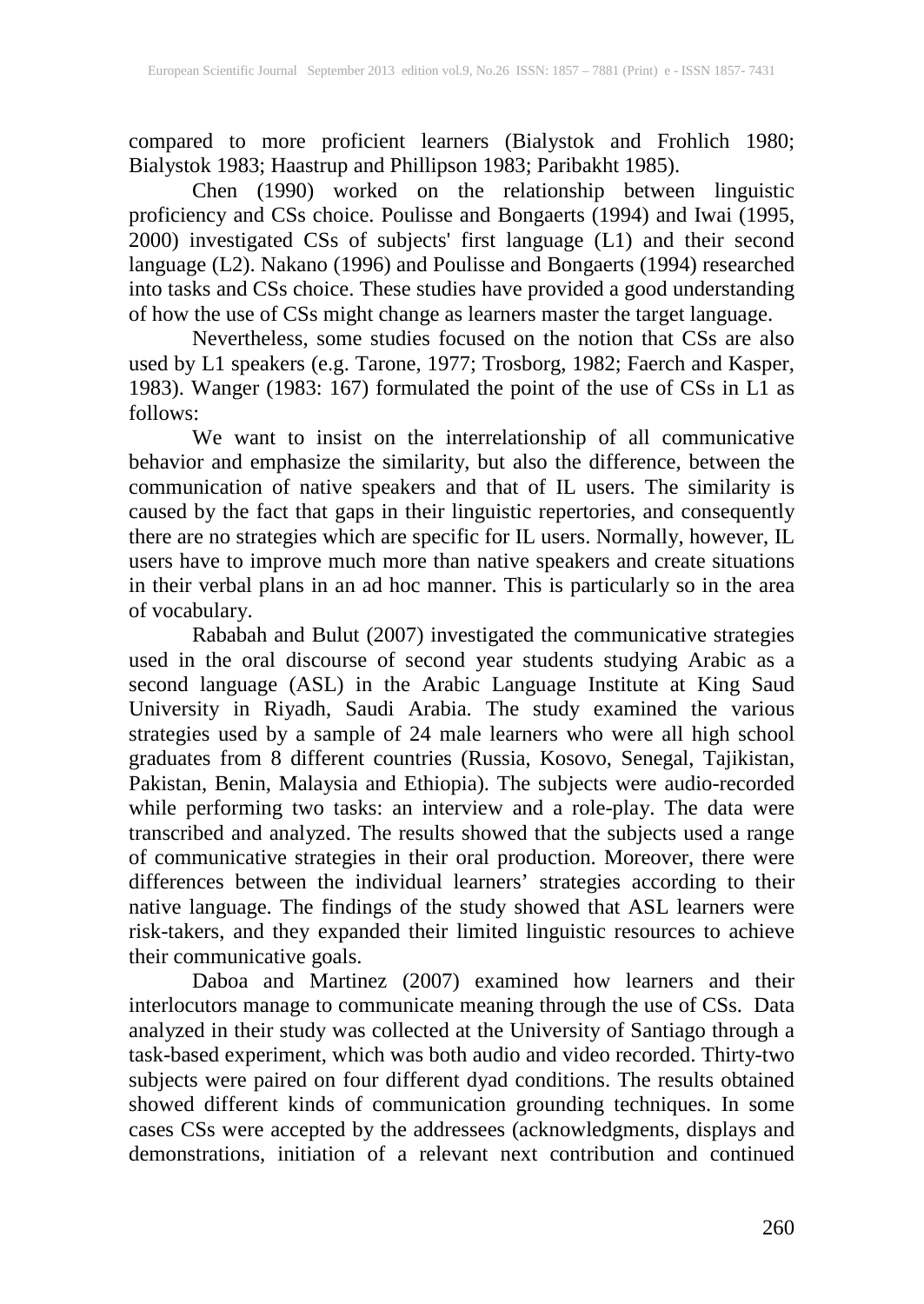attention) while in some others the initial CS uttered by the learner was not accepted and had to be followed by a negotiation of meaning process.

Ting and Phan (2008) examined how the use of CSs was influenced by the target language proficiency of speakers of English as an Additional Language. The oral interaction data from 20 participants in Malaysia were analyzed to identify the choice of CSs and the type of communication strategy category , using an integrated framework comprising psycholinguistic (Faerch and Kasper 1980), interactional (Tarone 1980) and discourse perspectives (Clennell 1995) . The results showed that the two groups did not differ in the total number of CSs used, and the preference was for strategies based on the second language (L2). Less proficient speakers inclined towards strategies based on first language (L1), language switch in particular, to overcome communication difficulties. More proficient speakers were able to use tonicity to show salience of information to enhance the negotiation of meaning. The proficient speakers compensated for lack of linguistic ability in their interlocutors, and the conversational adjustment was characterized by the diversified use of lexical repetition to maintain the conversation.

### **Conclusion**

After reviewing studies about CSs, most of these studies focused on the types and identification of CSs used by learners of a second or a foreign language. It also shed light on the link between these strategies and learner's proficiency levels. The results of such studies may provide additional insight into the nature of leaner's ability and the construct of language proficiency itself.

CSs were defined by many researchers in the reviewed studies, they generally consider them as devices used to solve problems in communication or to fill gaps in the speakers' second language proficiency .However; there is still no universally accepted definition of CSs. Perhaps because of the problems of the definition, there is no generally agreed upon typology of CSs. The review of the literature showed that there were many kinds of CS taxonomies, most of which were rather similar such as the taxonomies that have been proposed by Tarone ,1980; Faerch and Kasper ,1984; and Bialystok, 1990).

From the reviewed literature, research has shown that there is a relationship between the frequency of CS use and proficiency level. When the proficiency level of a learner increases, the number of CSs used decreases (Labarca and Khanji 1986; Poulisse and Schils, 1989). Low proficient learners do not have the linguistic resources to use many of the CSs, and high proficient learners do not need to use them.

Although there has been extensive research into CSs on native and EFL learners, few studies were carried out on Arab learners of English or on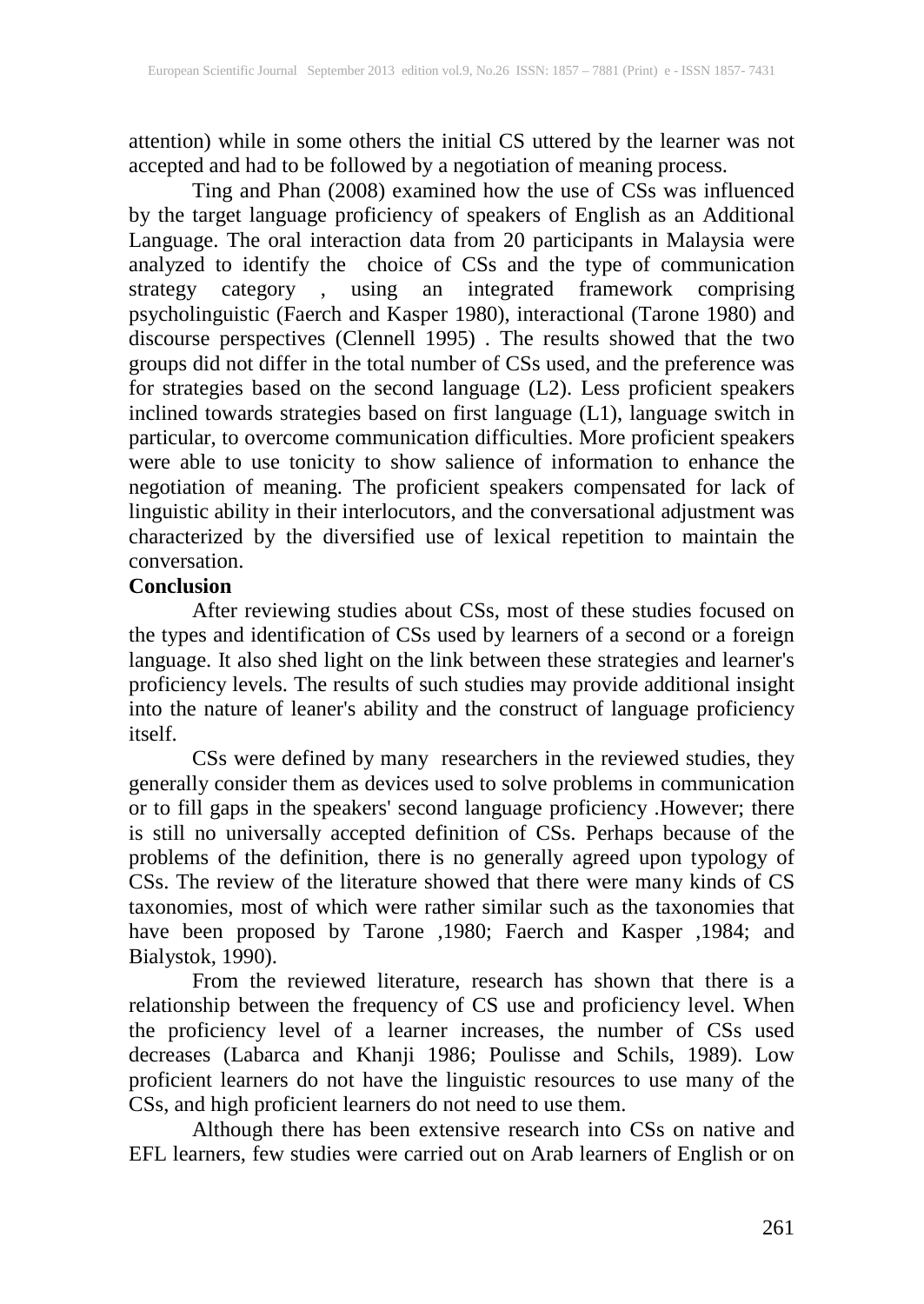Arab Students using the Arabic language (Rababah,2005;Rababah and Seedhouse,2004 Rababah and Bulut, 2007).

Further research on the use of CSs among speakers of Arabic language is recommended because first of all, there are not many studies conducted to determine what types of CSs speakers of Arabic use and second, it is important to determine whether these CSs are universal or not. Conducting such studies may also help speakers of Arabic improve their oral skills because even the native speakers of a language find themselves weak in using it in oral communications.

### **References:**

Ammari, Elham. (1991). *A study of L2 oral discourse strategies by EFL Jordanian learners*. Unpublished Master Thesis, University of Jordan.

Ansarin, A. A., & Syle, P. (1999). Communication strategies revisited: The influence of proficiency on the selection of strategies; the authors out maneuvered? *Indian Journal of Applied Linguistics*, *26*(1), 71-86.

Beauvois, M. H. (1992). Computer-assisted classroom discussion in the foreign language classroom: Conversation in slow motion. *Foreign Language Annals, 25* (5), 455-464.

Bachman, L. F. (1990). *Fundamental Considerations in Language Testing*. Oxford: Oxford University Press.

Bialystok, E. (1990). *Communication Strategies: A Psychological Analysis of Second –Language Use.* Oxford: Basil Blackwell.

Bialystok, E. (1983). *Some Factors in the Selection and Implementation of Communication Strategies*. London: Longman.

Bialystok, E., & Frohlich, M. (1980). Oral communication strategies for lexical difficulties*. Interlanguage Studies Bulletin, 5* (1), 3-30.

Blake, C.T., & Rapanotti, L. (2001). Mapping interactions in a computer conferencing environment. In P. Dillenbourg, A. Eurelings, & K. Hakkarinen (Eds.), *Proceedings of the European Perspectives on Computer Supported Collaborative Learning Conference, Euro-CSCL*, University of Maastricht.

Bongaerts, T., & Poulisse, N. (1989). Communication strategies in L1 and L2: same or different? *Applied Linguistics*, *10* (3), 253-268.

Brown, H. D. (1994). *Principles of Language Learning and Teaching,* Englewood Cliffs: NJ: Prentice Hall.

Brown, H. D. (2000). *Principles of Language Learning and Teaching[M]*   $(4<sup>th</sup>$  ed.). NY: Longman.

Canale, M. (1983). From communicative competence to communicative language pedagogy. In: C. Jack, Richards & Richard W. Schmidt (Eds.), *Language and Communication*. London: Longman.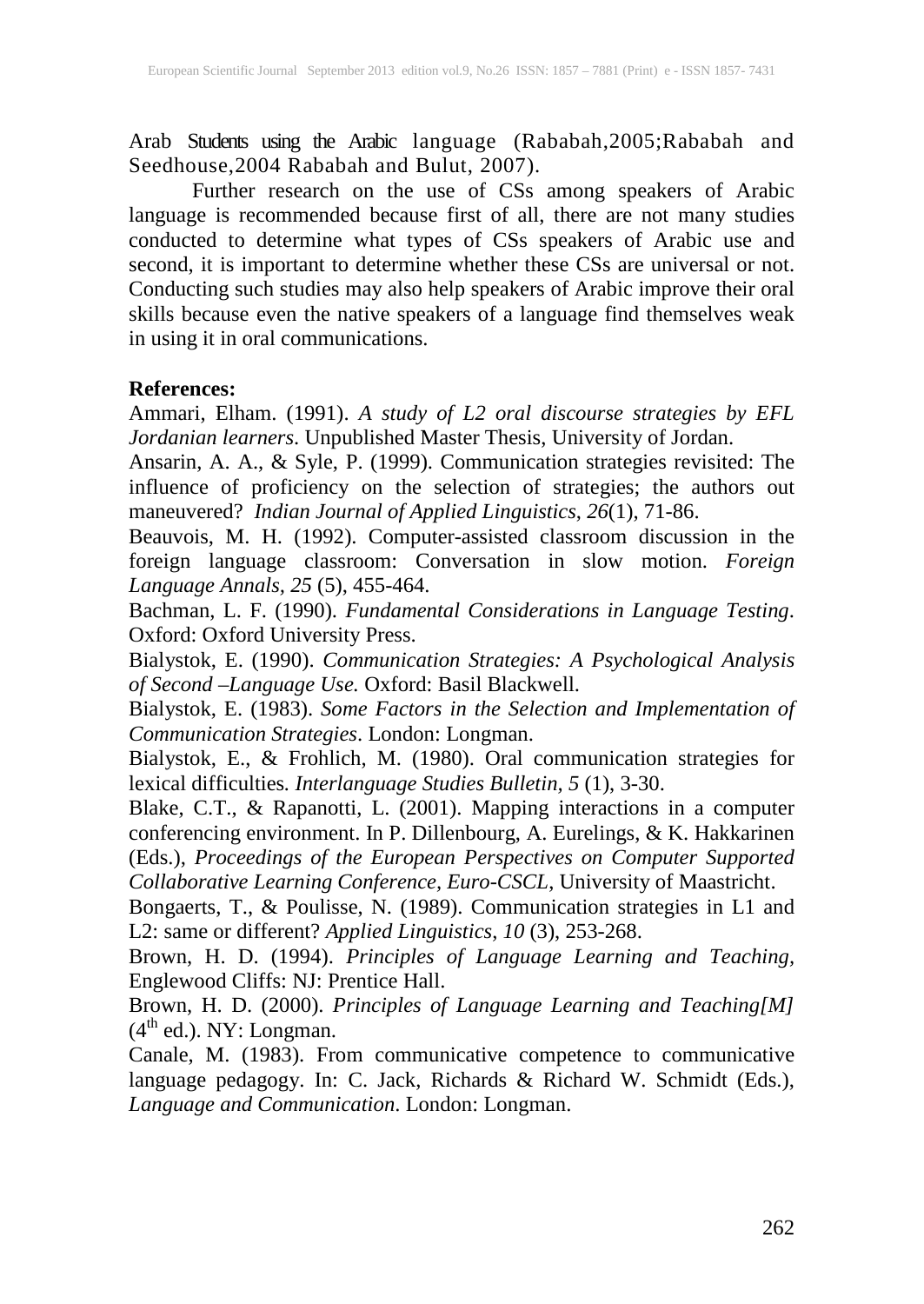Canale, M., & Swain, M. (1980). Theoretical bases of communicative approaches to second language teaching and testing. *Applied Linguistics, 1*  $(1), 1-47.$ 

Celce-Murcia, M. , Dornyei, Z., & Thurrell, S. (1995).Communicative competence: A pedagogically motivated model with content specifications. *Issues in Applied Linguistics*, 6(2),5-3.

Chen, S. (1990). A Study of communication strategies in interlanguage production by Chinese EFL learners. *Language Learning, 40* (2), 155-187.

Clennell, C. (1995). Communication strategies of adult ESL learners: A discourse perspective. *Prospect, 10* (3), 4-20

Cohen, A. (1998). *Strategies in Learning and Using a Second Language*. London: Longman.

Corder, S. (1967). The significance of learners' errors. *IRAL, 5,* 161-170.

Corder, S. (1983). Stratgies of communication. In C. Faerch, & G. Kasper (Eds.), *Strategies in Interlangauge Communication*. London: Longman.

Darhower, M. (2002). Instructional features of synchronous computermediated communication in the L2 class: A sociocultural case study. *CALICO Journal, 19*(2), 249-277. Retrieved April 14, 2008, from http://calico.org/p-5-Calico%20Journal.html**.**

Dobao, A. M., & Martinez, I. M. (2007). Negotiating meaning in interaction between English and Spanish speakers via communication strategies. *Atlantis,29*(1),87-105.RetrievedJune,2007,from

http://www.atlantisjournal.org/Papers/29\_1/AMFern%C3%A1ndez-IPalacios.pdf.

Dornyei, Z. (1995). On the Teachability of Communication Strategies. *TESOL QUARTERLY*, *29*, 55-85.

Dornyei, Z., & Thurrell, S. (1991). Strategic competence and how to teach it. *ELT Journal, 45,* 16-23.

Dornyei, Z., & Kormos, J. (1998). Problem-solving mechanisms in L2 communication: A psycholinguistic perspective. *Studies in Second Language Acquisition*, *20,* 349-385.

Dornyei, Z., & Scott, M. L. (1997). Communication strategies in a second language: Definitions and taxonomies. *Language Learning*, *47*(1), 173-209.

Ellis, R. (1985). *Understanding Second Language Acquisition*. Oxford: Oxford University Press.

Ervin, G. (1979). Communication strategies employed by American students of Russian, *Modern Language Journal*, *63 ,*329-334.

Faerch, C., & Kasper, G. (1980). Processes and strategies in foreign language learning and communication. *Interlanguage Studies Bulletin*, *5* (1), 47-118.

Faerch, C., & Kasper, G. (Eds.). (1983). *Strategies in Interlanguage Communication.* London: Longman*.*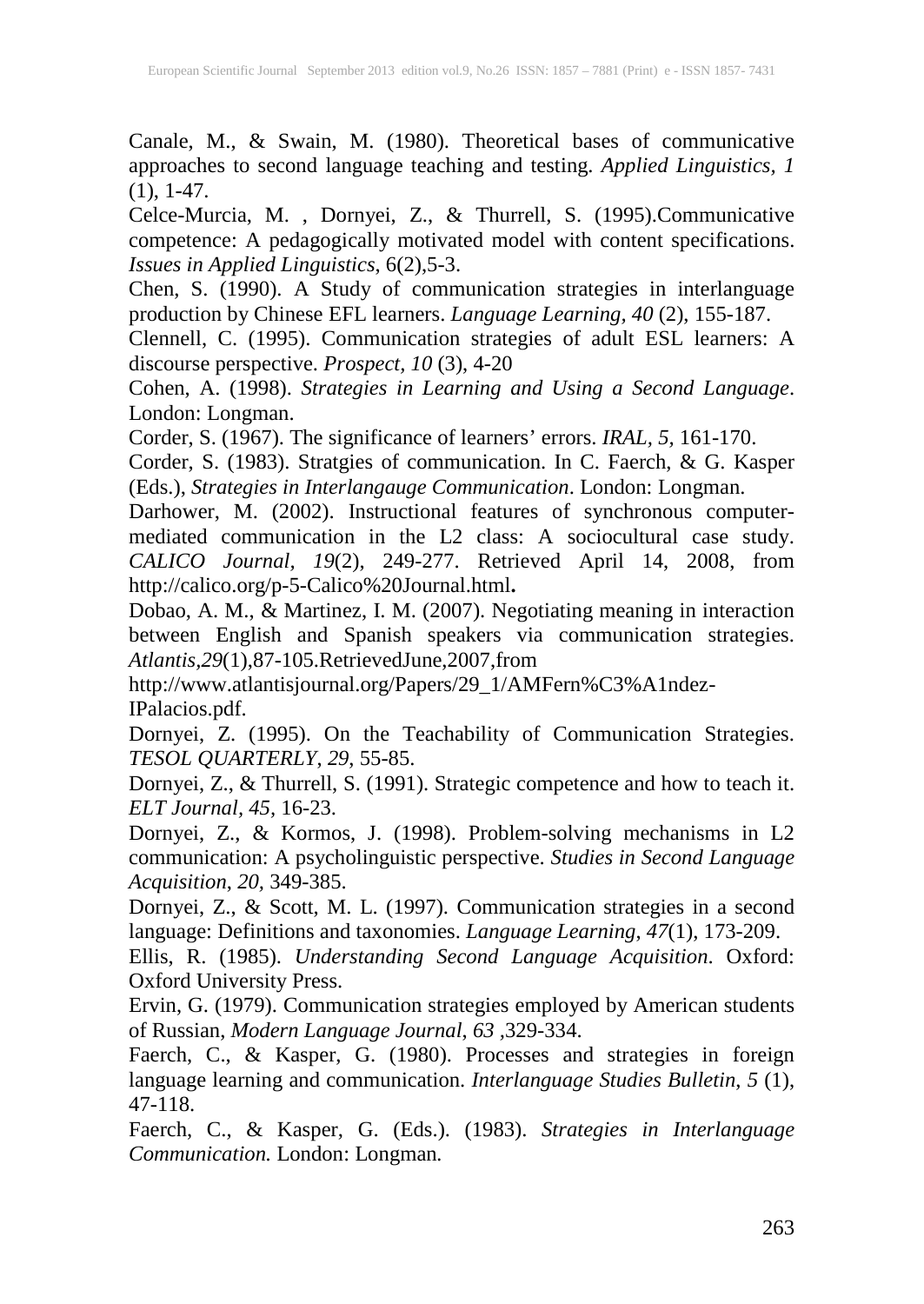Faerch, C., & Kasper, G. (1984). Two ways of defining communication strategies. *Language Learning, 34* (1), 45-63*.*

Fernández Dobao, A. (2001). Communication strategies in the IL of Galician students of English: the influence of learner- and task-related factors. *Atlantis, 23,* 41–62.

Fernández-García, M., & Martínez-Arbelaiz, A. (2002). Negotiation of meaning in nonnative speaker-nonnative speaker synchronous discussions. *CALICO Journal, 19* (2), 279-294.

Fidalgo-Eick, M. (2001). *Synchronous on-line negotiation of meaning by intermediate learners of Spanish*. Unpublished Doctoral Dissertation, University of Iowa, USA.

Ghelichli, Y. (2002). The role of EFL learners' heterogeneity in terms of age in their use of communication strategies. *The teachers. net gazette*, Khatam University, Iran. Retrieved from the World Wide Web on October 30, 2005 at http://www.teachers.net/gazette/FEB02/ghelichli.html

Grenfell. M., & Harris, V. (1999). *Modern Languages and Learning Strategies*, London: Routledge.

Haastrup, K., & Phillipson, R. (1983). Achievement Strategies in Learner/Native Speaker Interaction. In C. Faerch, & G. Kasper (Eds.), *Strategies in Interlanguage Communication*. London: Longman.

Halliday, M.A.K. (1970). Language structure and language function. In J. lyones (Ed.), *New Horizens in Linguistics* (pp. 140-65). Harmondsworth: Penguin.

Halliday, M. A. K. (1978). *Language as Social Semiotic*, London: Edward Arnold.

Hornberger, N. H. (1989). Trámites and transportes: The acquisition of second language communicative competence for one speech event in Puno, Peru. *Applied Linguistics*, *10* (2), 214-230.

Hymes, D. H. (1972). On communicative competence. In J.B. Pride, & J. Holmes (Eds.), *Sociolinguistics*. Harmondsworth, England: Penguin Books.

Iwai, C. (1995). Second language proficiency and communication strategies in L1 and L2. *NIDABA*, *1* (24), 11-20.

Iwai, C. (2000). *Communication Strategies in L2 Use*. Japan: Keisuisha Press.

Jourdain, S. & Scullen, M.E. (2002). A Pedagogical Norm for Circumlocution in French. In S. Gass, K. Bardovi-Harlig, S. Magnan & J. Walz (Eds.), *Pedagogical Norms for Second and Foreign Language Learning and Teaching* (p. 221-39).

Kasper, G., & Kellerman, E. (Eds.) (1997). *Communication strategies: Psycholinguistic and sociolinguistic perspectives.* New York: Addison Wesley Longman.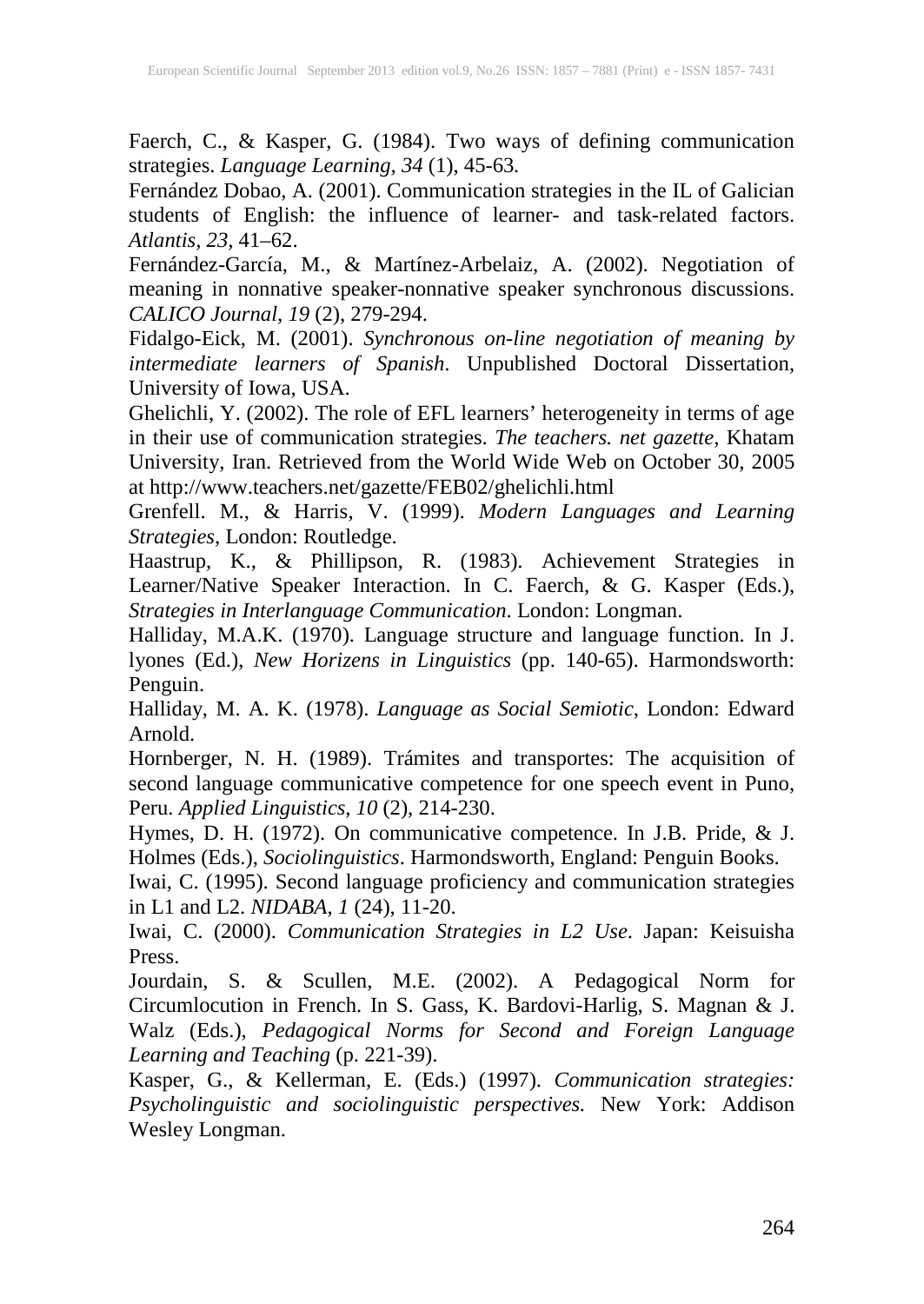Kellerman E. (1978). Giving learners a break: native language intuitions as a source of predictions about transferability. *Working Papers on Bilingualism 15*, 59-92.

Kelm, O. R. (1992). The use of synchronous computer networks in second language instruction: A Preliminary Report. *Foreign Language Annals*, *25,* 441-454.

Kern, R. (1995). Restructuring classroom interaction with networked computers: Effects on quantity and characteristics of language production. *The Modern Language Journal*, *79* (4), 457-476.

Khanji, R. (1996). Two Perspectives in Analyzing Communication Strategies. *International Review of Applied Linguistics in Language Teaching, 34* (2), 144-155.

Lee, J. (2002, September 19). I Think, Therefore IM. *New York Times*, p.G.1 Lin, G. (2007). *A Case Study of Seven Taiwanese English as a Foreign Language Freshman Non-English Majors' Perceptions about Learning Five Communications Strategies.* USA: Boca Raton.

Liskin-Gasparro, J. E. (1996). Circumlocution, communication strategies, and the ACTFL proficiency guidelines: an analysis of student discourse. *Foreign Language Annals*, *29* (3), 317–330.

Littlemore, J. (2003). The communicative effectiveness of different types of communication strategy. *System, 31*, 331-347.

Mali, Z. O. (2007). Exploring Communication Strategy Use By Learners Of Isizulu. In Synchronous Computer-mediated Communication (S-CMC). *Theses and Dissertations.* Paper 142. http://ir.uiowa.edu/etd/142.

Mitchell, R., & Myles, F. (1998). *Second language learning theories*. London: Arnold Publishers.

Nakano, S. (1996). Communication strategy: communication strategies used by slow learners of English-A retrospective data analysis. *The Chugoku Academic Society of English Language Education*, *25*, 111-118.

Nakuma, C. (1997). A method for measuring the attrition of communicative competence: A pilot study with Spanish L3 subjects. *Applied Psycholinguistics*, *18,* 219 – 235.

Nayar, B. (1988). Optic glasses and hand watches: communication strategies in ESL. Paper presented at the TESOL convention in Chicago.

Newmark, L. (1966). How not to interfere with language teaching, in Brumfit, C. J. and K. Johnson (ends.) *The Communicative Approach to Language Teaching*. Oxford: Oxford University Press.

Oscoz, A.R. (2003). *Jigsaw and free discussion in synchronous computermediated communication (S-CMC)*. Unpublished Doctoral Dissertation, The University of Iowa, USA.

Oxford, R. (1990). *Language Learning Strategies: What Every Teacher Should Know[M]*. New York: Newbury House.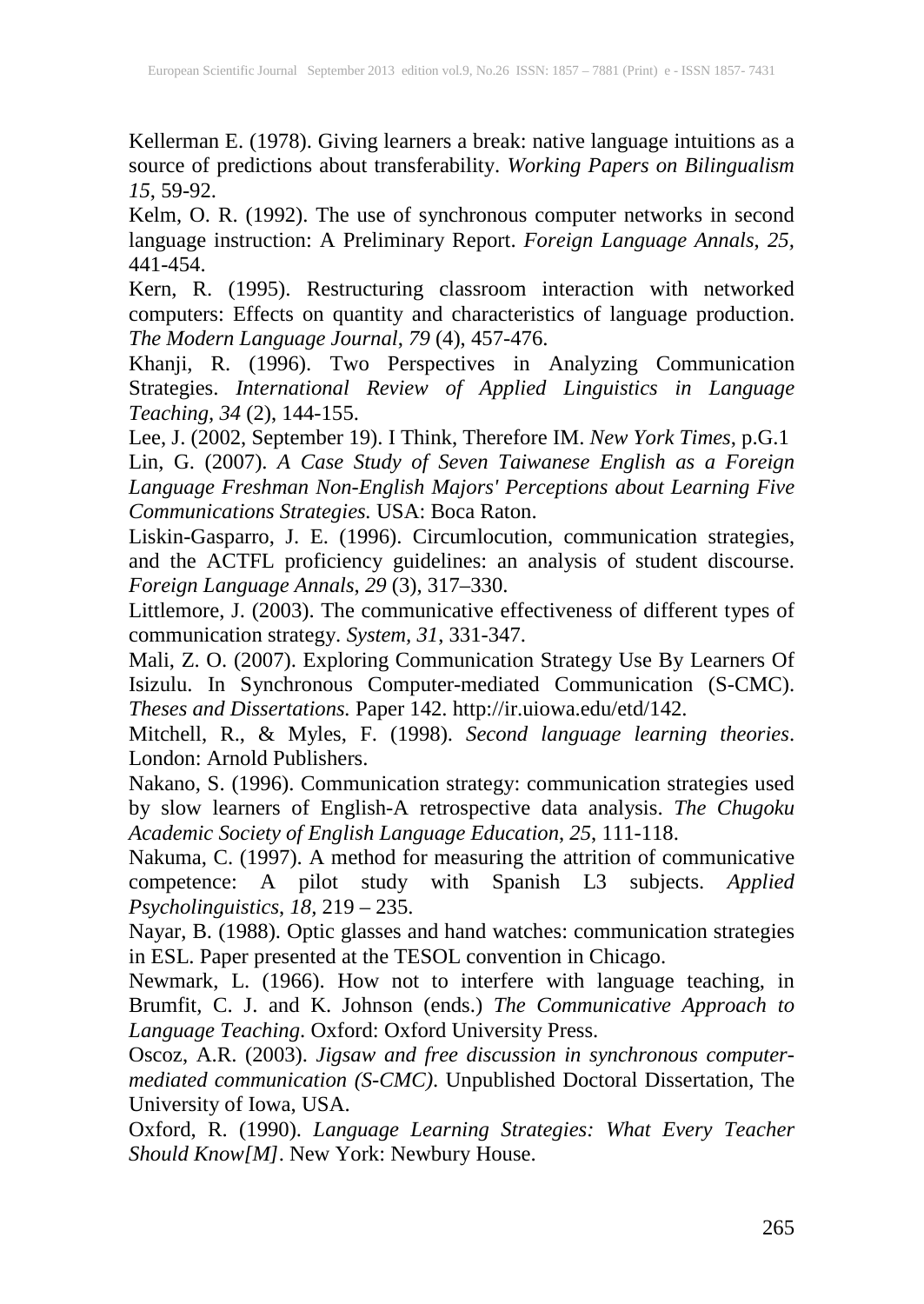Palmberg, R. (1979). Investigating Communication Strategies. Perception and Production of English: Papers in Interlanguage. Ed. Rolf Palmberg. Abo: Abo Akademi. 33-75.

Paulston, C. (1990). Linguistics and communicative competence. In R. Scaracella, E. Andereson, & S. Krasher(Eds.), *Developing Communicative Competence in a Second Language* (pp.287-302). Boston, MA: Heinle & Heinle.

Paribakht, T. (1985). Strategic competence and language proficiency. *Applied Linguistics*, *6*, 132–146.

Poulisse, N. (1990). *The Use of Compensatory Strategies by Dutch Learners of English*. Dordrecht: Foris Publications.

Poulisse, N. (1993). A Theoretical Account of Lexical Communication Strategies. In, S. Robert & B. Weltens (Eds.), The Bilingual Lexicon 157 ff.

Poulisse, N. (1997). Compensatory strategies and the principles of clarity and economy. In G. Kasper & E. Kellerman (Eds.), *Communication strategies: Psycholinguistic and Sociolinguistic Perspectives* (pp. 49-64). London: Longman.

Poulisse, N., & Bongaerts, T. (1994). First language use in second language production. *Applied Linguistics, 15*(1), 36-57.

Poulisse, N., Bongaerts,T., Kellerman, E. (1990). The Use of Compensatory Strategies by Dutch Learners of English.Dordrecht: Foris.

Poulisse, N., & Schils, E. (1989). The influence of task and proficiencyrelated factors on the use of compensatory strategies: a quantitative analysis. *Language Learning*, *39*, 15–48.

Rababah, G. (2002). "Second Language Communication Strategies: Definitions, Taxonomies, Data Elicitation Methodology and Teachability Issues. A Review Article." ERIC ED472698.v

Rababah, G. (2005). Communication problems facing Arab learners of English. *Journal of Language and Learning, 3* (1), 180–197.

Rababah, G., & Bulut, D. (2007). Compensatory strategies in Arabic as a second language. *Poznań Studies in Contemporary Linguistics, 43* (2), 83– 106.

Rababah, G., & Seedhouse, P. (2004). Communication strategies and message transmission with Arab learners of English in Jordan. Retrieved 2004,from:http://www.ecls.ncl.ac.uk/publish/Volume1/GhalebandSeedhouse / GhalebandSeedhouse.htm

Rampton, B. (1997). Second language research in late modernity: A response to Firth and Wagner. *Modern Language Journal*, 81(3), 329-333.

Richards, J. C. and Rodgers, T.S. (1986/2001): Approaches and Methods in Language Teaching: A Description and Analysis. Cambridge: Cambridge University Press.

Selinker, L. (1972). Interlanguag. *IRAL*, *10*, 209-231.